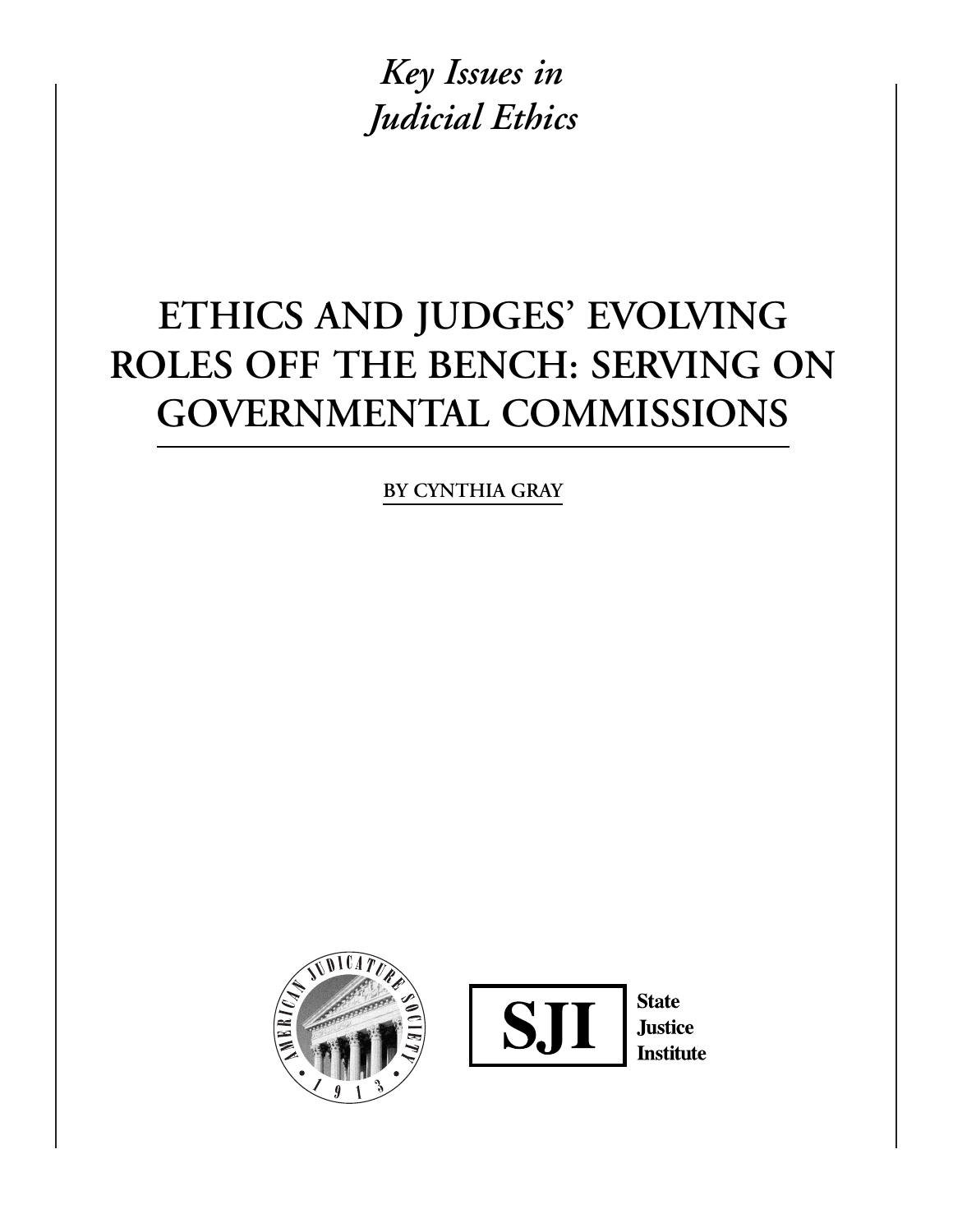This essay was developed under grant #SJI-00-N-011 from the State Justice Institute. Points of view expressed herein do not necessarily represent the official positions or policies of the American Judicature Society or the State Justice Institute.

**American Judicature Society** Allan D. Sobel

Executive Vice President and Director

Cynthia Gray Director, Center for Judicial Ethics Box 190, 3304 N. Broadway Chicago, IL 60657 (773) 248-6005 FAX (773) 248-6015

Other papers available in the *Key Issues in Judicial Ethics* series:

- Recommendations by Judges (8/00)
- Ethical Issues for New Judges (7/03)
- Political Activity by Members of a Judge's Family (5/01)
- Organizations that Practice Invidious Discrimination (7/99)
- A Judge's Attendance at Social Events, Bar Association Functions, Civic and Charitable Functions, and Political Gatherings (8/98)
- Real Estate Investments by Judges (1/01)
- Commenting on Pending Cases (6/01)
- Disqualification Issues When a Judge is Related to a Lawyer (5/01)

To order, call toll-free (888) 287-2513 or visit www.ajs.org.

Copyright 2002, American Judicature Society Order #849

American Judicature Society The Opperman Center at Drake University 2700 University Ave. Des Moines, IA 50311 (515) 271-2281 Fax (515) 279-3090 www.ajs.org

The Center for Judicial Ethics has links on its web site (www.ajs.org/ethics/) to judicial ethics advisory committee web sites.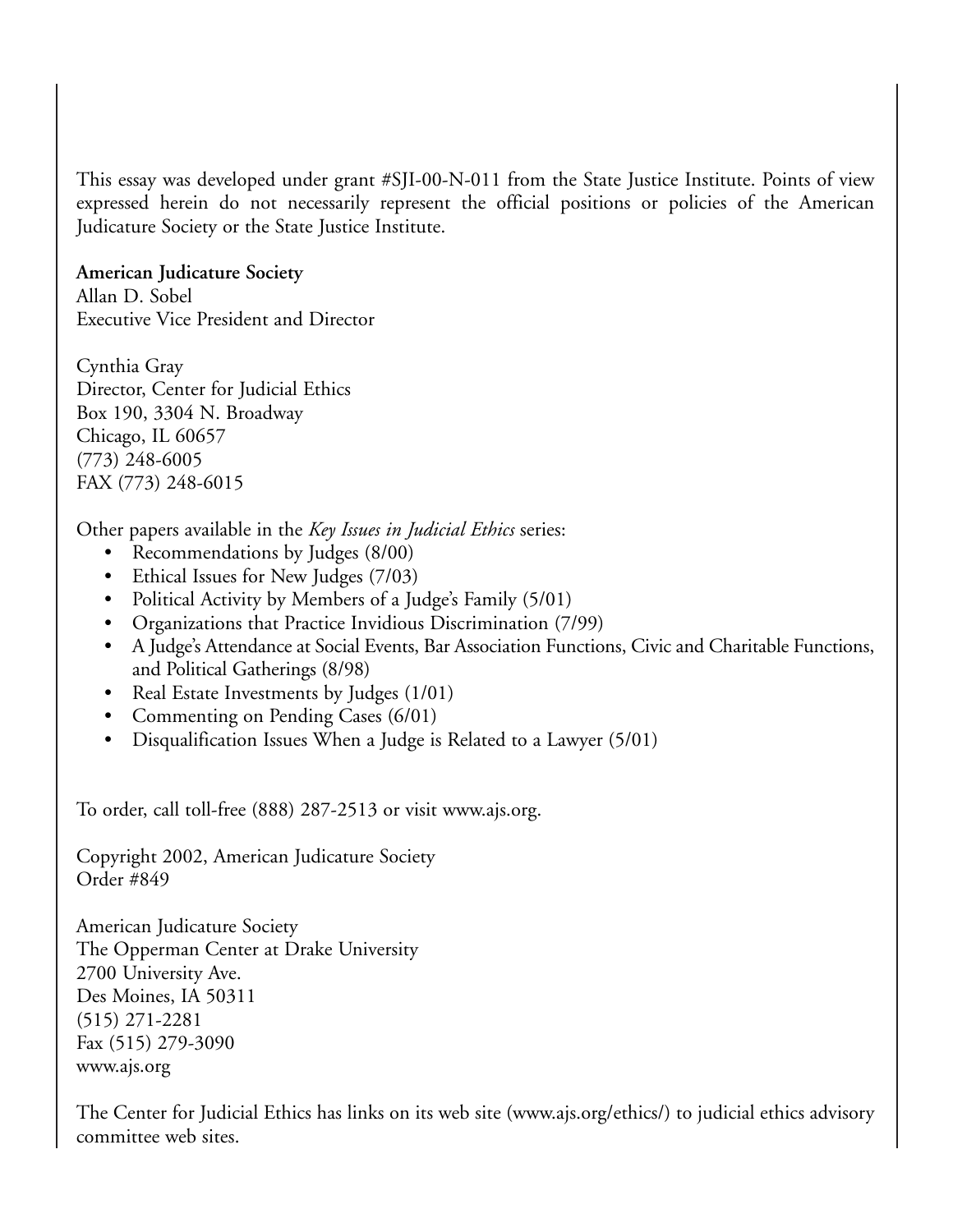### **CONTENTS**

#### **INTRODUCTION 1**

**THE APPLICABLE ANALYSIS 2**

**DOES THE WORK OF THE COMMISSION CONCERN "THE IMPROVEMENT OF THE LAW, THE LEGAL SYSTEM, OR ADMINISTRATION OF JUSTICE"? 3**

*Partial service 5*

**WOULD MEMBERSHIP ON THE COMMISSION "CAST REASONABLE DOUBT" ON A JUDGE'S CAPACITY TO ACT IMPARTIALLY? 7**

*Composition of the commission 8*

*Advocacy 10*

*Commissions that establish protocols 12*

*Commissions that conduct fatality reviews 13*

*Commissions that review requests for clemency 14*

*Commissions responsible for proposing legislation 15*

*Commissions that advocate increased commitment of resources 15*

**OFFERING EXPERTISE 16**

**OTHER CONSIDERATIONS 17**

*Statutory mandate 17*

*Re-examining judicial participation 18*

**CONCLUSION 20**

**ADVISORY OPINION INDEX—BY STATE 21**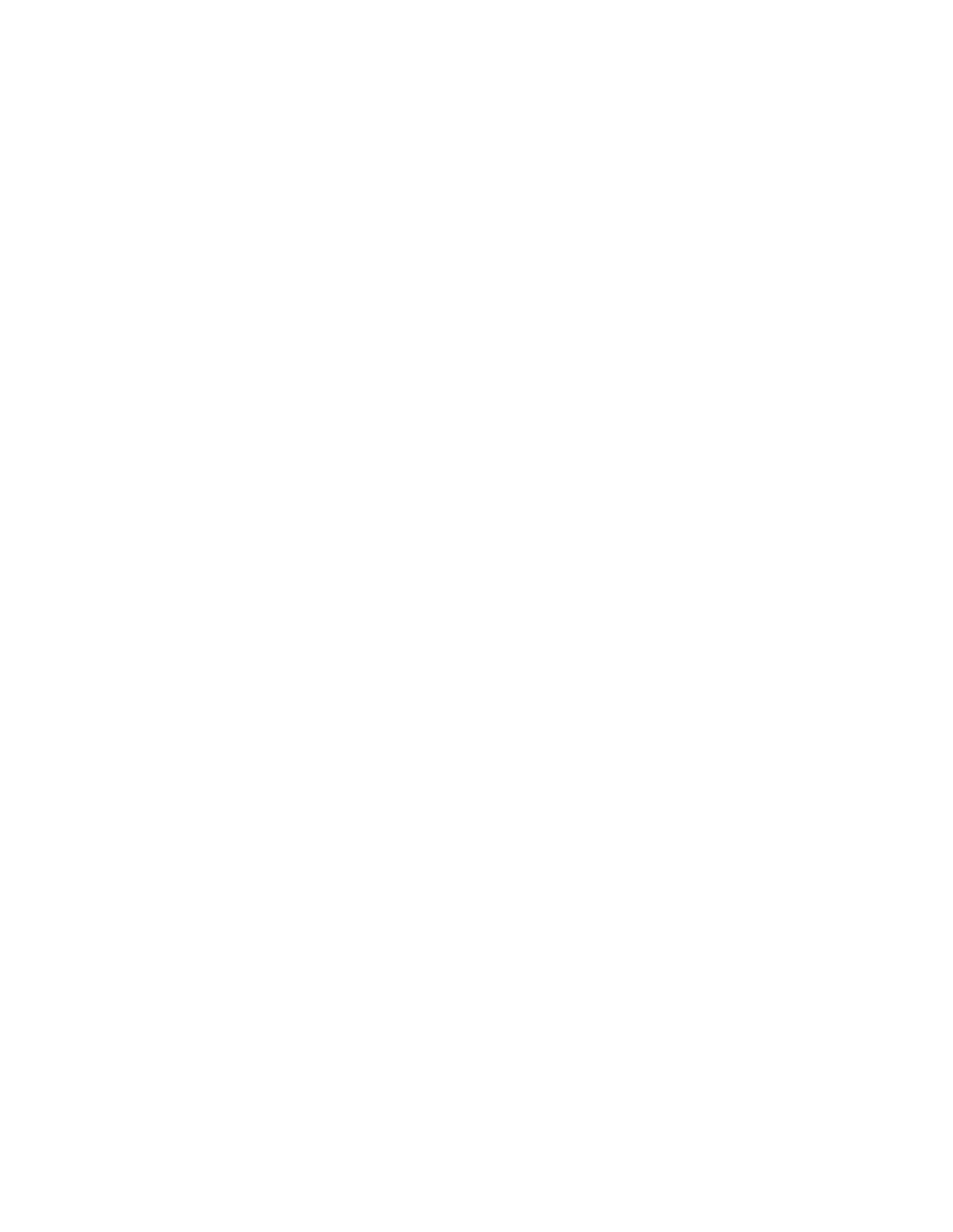### **INTRODUCTION**

Judges are increasingly challenged to become involved off the bench in finding solutions for the societal problems that inevitably result in cases they will hear on the bench. Legislators, members of the executive branch, law enforcement, and advocacy groups assume that the judiciary will join them in laudable initiatives to deal with issues such as domestic violence, the needs of children and juveniles, and substance abuse. Public confidence in and support for the courts may be undermined if the judiciary is seen as standing aloof from society's problems and unwilling to cooperate in their resolution. Judges themselves often feel frustration knowing their decisions will have little impact if policies are not adopted, practices are not changed, and resources are not committed to address the underlying problems that cannot be solved from the bench.

On the other hand, as the code of judicial conduct makes clear, a judge's principal role is that of neutral arbiter, not social reformer or activist. Canon 1A of the code, for example, begins, "An independent and honorable judiciary is indispensable to justice in our society." Canon 2A states, "A judge . . . shall act at all times in a manner that promotes public confidence in the integrity and impartiality of the judiciary."<sup>1</sup>

Precisely because social issues have repercussions in court cases, a judge's off-the-bench participation in issue-related governmental commissions may result in an identification or a perceived identification with one side in cases before the judge. Moreover, such involvement may give rise to an association with members of the legislative or executive branches, including police and prosecutors, that further detracts from the judge's impartiality. Although the image of an impartial judiciary is more abstract than that of an activist judiciary, distorting

the judge's role to an extent that impartiality is lost will have a substantial, negative impact on the courts' ability to do their job that will eventually undermine any immediate contribution a judge can make in even the most commendable project.

The tension between the impetus for judges to become more involved off the bench and the ethical rules designed to ensure impartiality on the bench has led judges to seek advice from judicial ethics committees about their participation on governmental commissions that address such issues as domestic violence, juvenile justice, protection of children, substance abuse, victim services, and anti-crime initiatives.2 There are dozens of opinions from many states that address the propriety of a judge's involvement in such reform efforts.

This essay examines those advisory opinions to analyze the limits the code of judicial conduct places on a judge's ability to participate on governmental commissions. (Although this essay focuses on judicial participation on governmental commissions, it will note advisory opinions discussing participation in not-for-profit organizations where those opinions are relevant or illustrative.) The essay concludes that judicial involvement on issue-related governmental commissions is neither absolutely prohibited nor unconditionally permitted but depends on a wide variety of factors including the composition, agenda, and responsibilities of the particular commission. The essay considers the types of commissions for which judicial involvement is proscribed and the types for which it is permitted, and it describes the limits of permitted judicial involvement. Where different opinions appear to offer contrary advice, the essay examines whether the differences can be explained by a distinction between the commissions

**1**

<sup>1.</sup> Unless otherwise indicated, references to the canons of judicial conduct are to the 1990 American Bar Association Model Code of Judicial Conduct. The 1990 model code retained most of the basic principles of the 1972 ABA model code, but made several significant substantive changes and contains many differences in details. Although the model code is not binding on judges unless it has been adopted in their jurisdictions, forty-nine states, the District of Columbia, and the United States Judicial Conference (for federal judges) have adopted codes of judicial conduct based on (although not identical to) the 1972 or 1990 model codes. (Montana has canons of judicial ethics, but they are not based on either model code.)

<sup>2.</sup> Over 35 states and the United States Judicial Conference have judicial ethics advisory committees to which a judge can submit an inquiry regarding the propriety of contemplated future action. In approximately eight states, the discipline commission also issues advisory opinions, but in most states, those roles are separate. In most states, a judicial ethics opinion is advisory only and not binding on the discipline commission or the supreme court, although a judge's reliance on an advisory opinion may be considered evidence of good faith in a discipline case. *See* JUDICIAL ETHICS ADVISORY COMMITTEES: GUIDE AND MODEL RULES (Chicago: American Judicature Society 1996). AJS has links on its website (www.ajs.org) to judicial ethics advisory opinions from Alabama, Alaska, Arizona, Arkansas, Delaware, Florida, Georgia, Illinois, Indiana, Michigan, Nevada, Ohio, Pennsylvania, Tennessee, Texas, Utah, Virginia, Washington, West Virginia, and Wisconsin.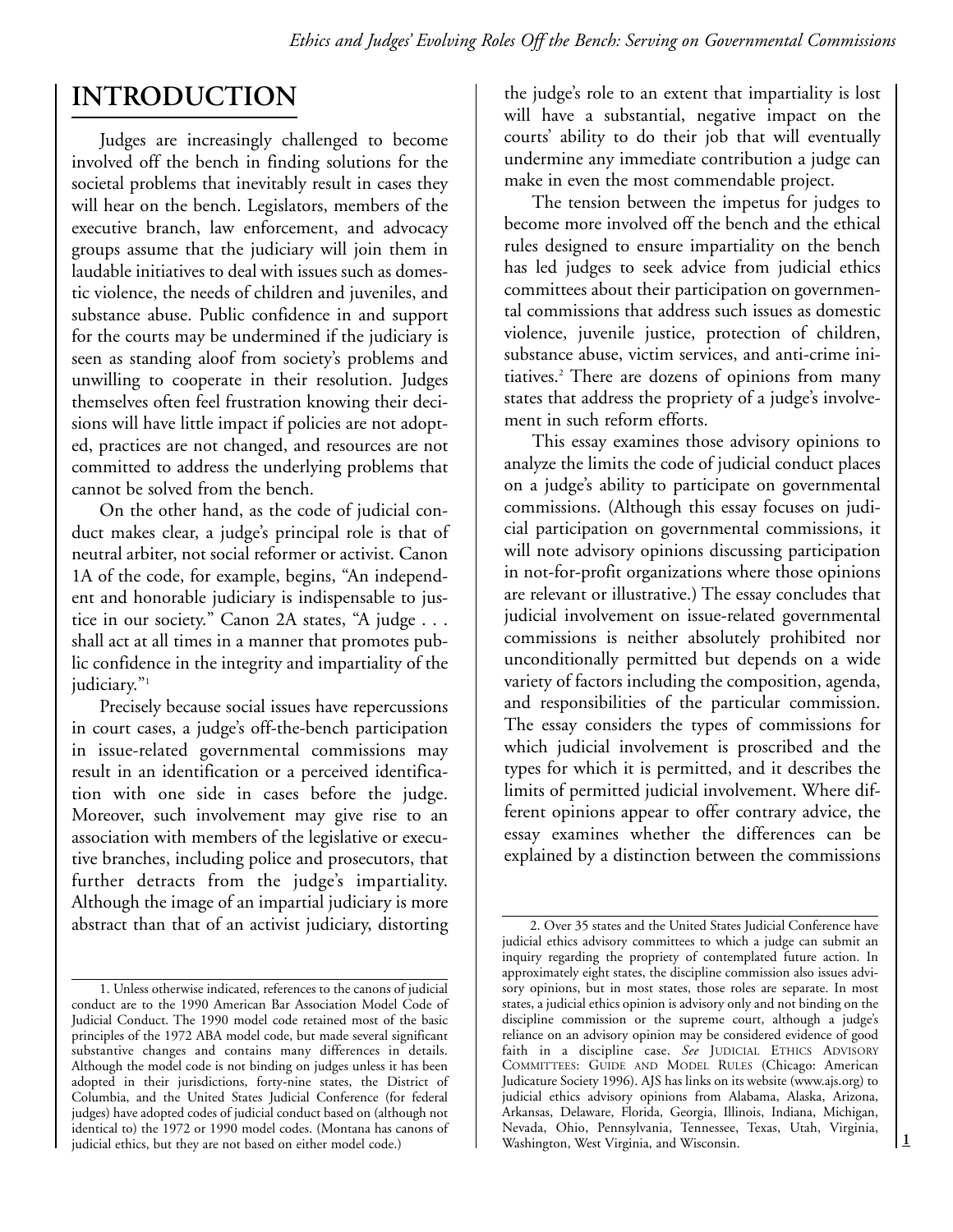and participation under discussion or whether some of the opinions fail to apply an analysis that is consistent with the ethical rules and underlying public policy considerations.

Finally, to offer guidance that judges, courts, and others can use to determine whether and to what extent a judge may become involved with a particular commission, this essay lists the factors that make judicial participation more likely to be appropriate and those that make it less likely to be appropriate.

### **THE APPLICABLE ANALYSIS**

As prominent leaders in their communities and experts in the legal system, judges are often asked to serve on governmental commissions, committees, councils, and task forces addressing serious social problems, particularly those that frequently give rise to court cases. In general, a judges is prohibited from accepting an appointment to a government commission concerned with issues of fact or policy (Canon 4C(2)). However, commentary to Canon 4C(2) notes:

As a judicial officer and person specially learned in the law, a judge is in a unique position to contribute to the improvement of the law, the legal system, and the administration of justice, including revision of substantive and procedural law and improvement of criminal and juvenile justice. To the extent that time permits, a judge is encouraged to do so, either independently or through a bar association, judicial conference or other organization dedicated to the improvement of the law. Judges may participate in efforts to promote the fair administration of justice, the independence of the judiciary and the integrity of the legal profession . . . .

Therefore, as an exception to the general rule, a judge is allowed to accept appointment to a governmental commission that is concerned with issues of fact or policy related to "the improvement of the law, the legal system or the administration of justice" (Canon 4C(2)).

Like all of a judge's extra-judicial activities, however, a judge's acceptance of an appointment to a commission related to "the improvement of the law, the legal system or the administration of justice" is conditioned on the appointment not "cast[ing] reasonable doubt on the judge's capacity to act impartially as a judge" (Canon  $4A(1)$ ).<sup>3</sup> Indeed, commentary to Canon 4C(2) emphasizes:

<sup>3.</sup> Canon 4A would also prohibit a judge from accepting an appointment that "demean[ed] the judicial office; or . . . interfere[d] with the proper performance of judicial duties." However, it has never been suggested that service on domestic violence task forces and similar commissions would demean the judicial office. Whether a judge has the time for such service without interfering with the proper performance of judicial duties is a determination that can be made only on a case-by-case basis by the judge.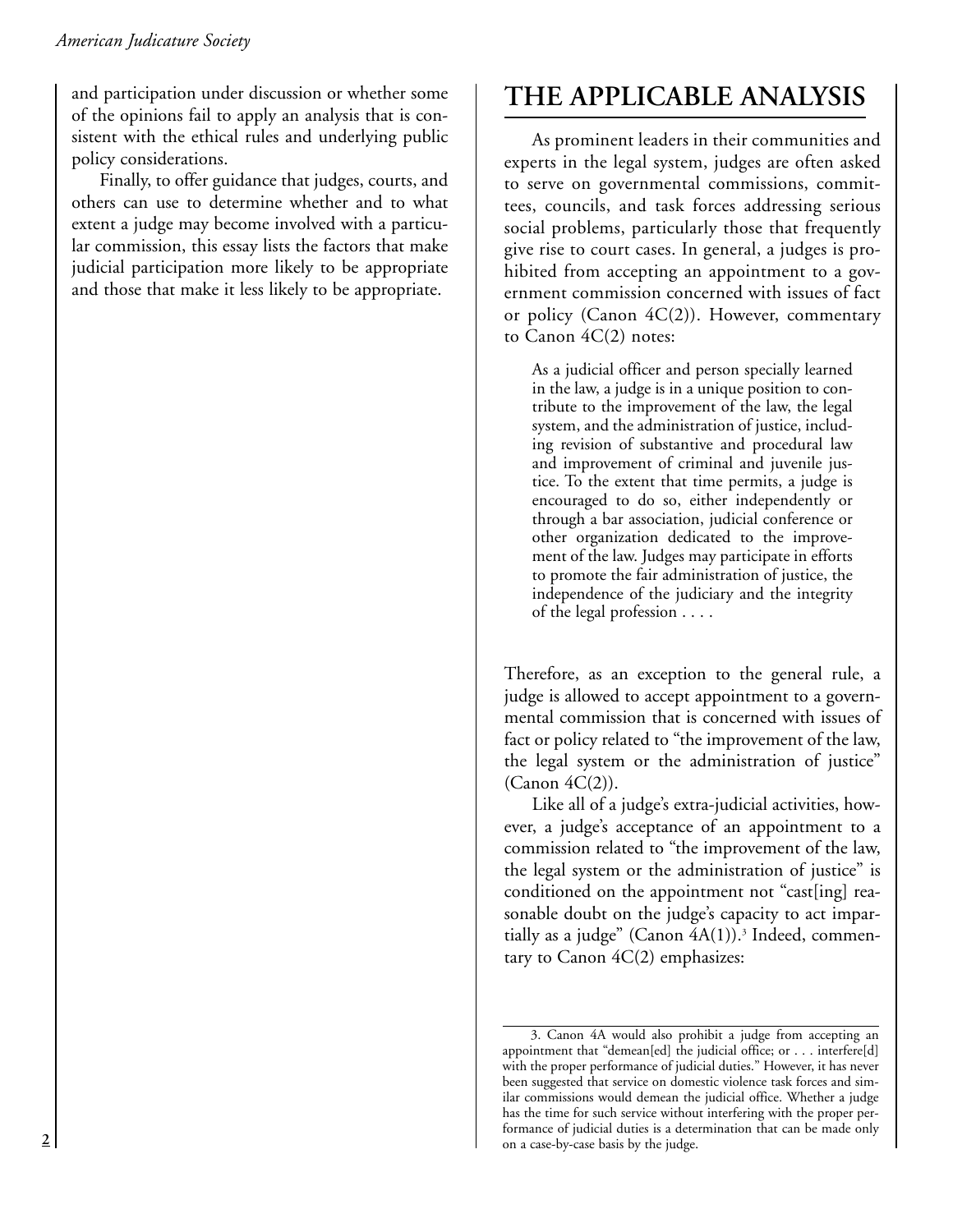The appropriateness of accepting extra-judicial assignments must be assessed in light of . . . the need to protect the courts from involvement in extra-judicial matters that may prove to be controversial. Judges should not accept governmental appointments that are likely to interfere with the effectiveness and independence of the judiciary.

Therefore, advisory opinions that state participation on a particular commission is permissible "subject to the requirements" of the code beg the question and cannot be considered persuasive in the absence of a more thorough analysis.<sup>4</sup> Similarly, opinions that conclude that a particular commission is related to the improvement of the law and, therefore, approve judicial participation are incomplete and not authoritative because they do not also consider whether participation raises questions about the judge's impartiality.

Fundamentally, whether a judge may sit on any board or committee turns on whether that board or committee is devoted to the improvement of the law or the administration of justice, and, regardless of whether it is or not, whether participation by a judge would lead to an appearance of partiality in cases coming before that judge.

#### *Alaska Advisory Opinion 2000-1*. 5

When Canon 4A(1) and Canon 4C(2) are read together, a judge's participation on a particular commission depends on the answers to two questions: (1) Does the work of the commission concern "the improvement of the law, the legal system, or administration of justice"? and (2) Would participation on the commission "cast reasonable doubt" on a judge's capacity to act impartially?

## **DOES THE WORK OF THE COMMISSION CONCERN "THE IMPROVEMENT OF THE LAW, THE LEGAL SYSTEM, OR ADMINISTRATION OF JUSTICE"?**

"[F]acets of almost every social problem facing today's society will play themselves out in the courts," and efforts to solve those problems will "have an impact upon the courts." *Massachusetts Advisory Opinion 98-13*. Moreover, "[l]aw is . . . a tool by which many . . . social, charitable and civic organizations seek to advance a variety of policy objectives." *U.S. Advisory Opinion 93* (1998). Therefore, not every issue that arises in court cases can be considered to be related to the improvement of the administration of justice or the exception for service on legal system-related commissions would swallow the rule prohibiting a judge from being a member of most governmental commissions.

Several advisory committees have identified factors for distinguishing between legal system-related commissions that are appropriate for judicial membership and commissions that do not fall within the exception. For example, the Utah judicial ethics committee stated that the exception is limited to commissions that are primarily and directly concerned with the improvement of the law, the legal system, or the administration of justice. *Utah Informal Advisory Opinion 98-11*. If the nexus is less direct or is incidental or tangential, or if the permitted subjects are just one aspect of a much broader mission or focus, the committee advised, service by a judge is not permitted.

Applying its analysis to a state anti-discrimination advisory council, the Utah committee noted that the "concept of justice is broad and is certainly relevant any time discrimination is being discussed . . . ," but concluded that "[i]t is not enough that the Committee be concerned with justice in a broader sense." *Utah Informal Advisory Opinion 98-11*.

<sup>4.</sup> *See, e.g., Minnesota Board on Judicial Standards Annual Report* at 10 (1993) (judge may participate in district violence councils subject to other provisions of code); *West Virginia Advisory Opinion* (June 23, 1997) (judge may participate in domestic violence coordinating councils as long as participation is consistent with code of judicial conduct and judge's impartiality is not placed in question).

<sup>5.</sup> In Alaska, the judicial ethics committee is the Commission on Judicial Conduct, which also investigates complaints about judicial misconduct.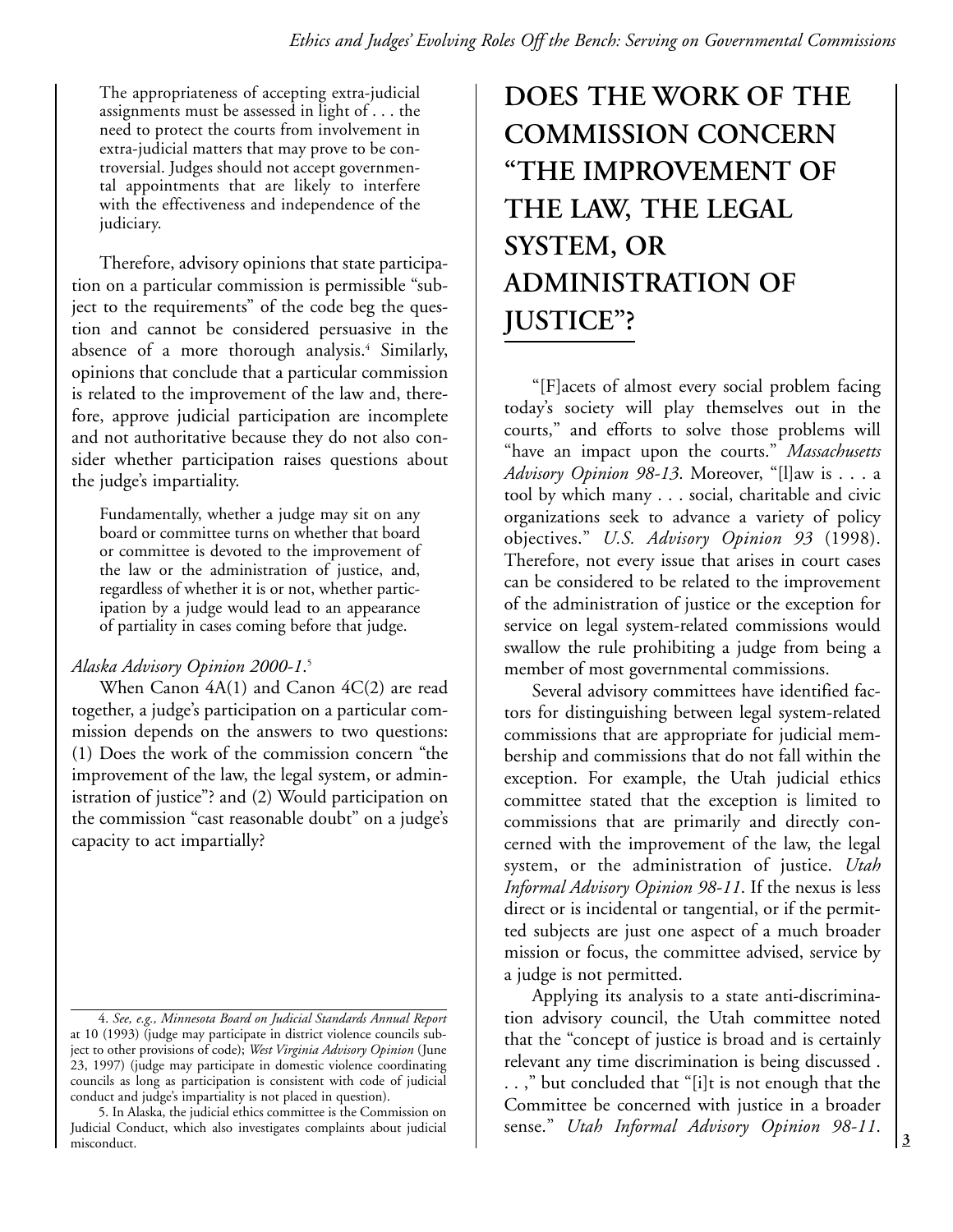Therefore, service on a commission concerned with access to the justice system for victims of discrimination, the committee advised, would be appropriate, while service on a commission dealing with discrimination issues faced outside of the legal system would be precluded.

Similarly, the Utah committee advised that a judge could not serve on a government commission charged with recommending state-wide substance abuse and anti-violence policies; developing priorities for programs to combat substance abuse and community violence; and recommending executive, legislative, and judicial action based upon policy needs and identified gaps in the continuum of services. *Utah Informal Advisory Opinion 94-2*. However, in the same opinion, the committee approved service on a commission with the narrowly tailored mission of providing a forum for education, coordination, and communication on violence and drug-related issues that affect the total judicial system and enhancing multi-disciplinary cooperation while preserving judicial independence. Further, the Utah committee stated that a judge may participate on a county child abuse coordinating council designed to improve the management of child abuse cases and to achieve justice for victims and perpetrators. *Utah Informal Advisory Opinion 88-2*. It also stated that a judge may serve on the advisory board for a program that provides a comprehensive, multi-disciplinary, not-forprofit, inter-governmental response to sexual and physical abuse of children but should not participate in any discussions of issues outside of the neutral administration of children's justice. *Utah Informal Advisory Opinion 98-4* (noting that "the administration of children's justice is inherently a broader concept than the administration of justice in other areas").

The Florida judicial ethics committee noted that participation by judges on many commissions tangentially related to the justice system or the improvement of the law "has in some instances blurred the distinction between the branches of government," affecting "the public's perception of the independence of the courts from the executive and legislative branches of our governments." *Florida Advisory Opinion 2001-16*. Therefore, the committee concluded that a judge should not serve on a municipal children's commission charged with fiscal oversight of government funds even though "a creative justifi-

**4**

cation" could be made that the commission was tangentially related to the justice system.<sup>6</sup>

The advisory committee for federal judges distinguishes between activities "directed toward the objective of improving the law, qua law, or improving the legal system or administration of justice," and those "merely utilizing the law or the legal system as a means to achieve an underlying social, political, or civic objective." *U.S. Advisory Opinion 93* (1998). To determine whether participation is permitted, the U.S. committee noted two factors. First, the committee limited the phrase "improving the law" "to the kinds of matters a judge, by virtue of . . . judicial experience, is uniquely qualified to address." Second, it stated that a judge should determine "if the beneficiary of the activity is the law or legal system itself"—in other words, if the activity "serves the interests generally of those who use the legal system, rather than the interests of any specific constituency, or enhances the prestige, efficiency or function of the legal system itself."

The "clearest examples" of activities to improve the law, the federal advisory committee stated, are those addressing the legal process, the administration of the business of the courts, the delivery of legal services, and the codification of judicial decisions. However, noting that "[w]hether an activity benefits a specific constituency or the legal system as a whole will sometimes be a close question," the committee stressed that the question "should be answered by evaluating how closely related the substance of an activity is to the core mission of the courts of delivering unbiased, effective justice to all." Moreover, the phrase "improvement of the law, the legal system, and the administration of justice," the committee stated, applies not just to activities related to improvements in procedures or administration, but also to "activities directed toward substantive legal issues, where the purpose is to benefit the law and legal system itself rather than to benefit any particular cause or group . . . ."

The Indiana advisory committee defined a governmental committee concerned with the improvement of the law, the legal system, or the administration of jus-

<sup>6.</sup> The committee noted that in an earlier opinion it had suggested that a judge may serve on the board of a supervised visitation program because it was "tangentially related to the courts." *Florida Advisory Opinion 97-11*.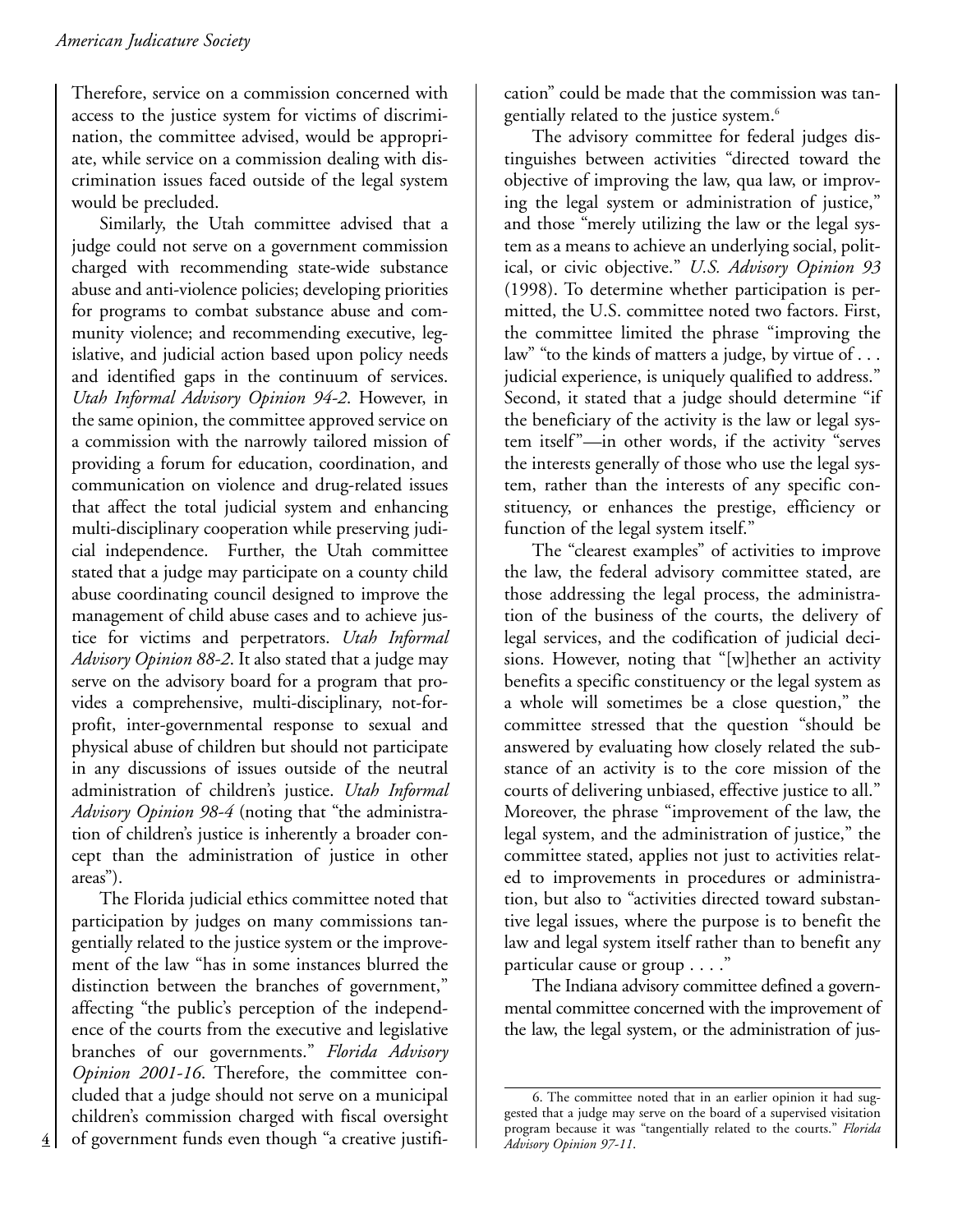tice as "one whose concern with the legal system is direct and exclusive, such as a community corrections board or a committee assigned to consider changes in existing law." *Indiana Advisory Opinion 2-01*. 7 However, the committee stated, a "governmental commission with a tangential or partial nexus to the legal system, such as a board concerned with protection and advocacy for particular groups of citizens, or a commission established to study the social status of minorities, for example, likely does not have a sufficiently direct and exclusive concern with the legal system . . . ."8

The Massachusetts judicial ethics committee stated that, to come within the exception allowing service on legal system-related commissions, a governmental commission must have a "direct nexus" to how "the court system meets its statutory and constitutional responsibilities—in other words, how the courts go about their business." *Massachusetts Advisory Opinion 98-13*. The committee applied its analysis to a city commission that assists communities to build partnerships with the police department and assists the police department to expand community policing. The committee did note that "law enforcement efforts do have an impact upon the courts" but rejected an expansive reading of "the administration of justice" that would include law enforcement efforts.<sup>9</sup> Service on the policing commission was precluded, the committee stated, because it focused "on how the police department goes about its business." The committee concluded that the city community policing commission had no direct involvement with "the improvement of the law,

9. The "administration of justice" and the activities of law enforcement authorities are not always synonymous. Indeed, one of the roles of the judiciary in a democratic society is to protect citizens from corrupt, overzealous, or mistaken law enforcement agencies and prosecuting authorities. Therefore, advisory opinions that allow judges to serve on police-related commissions appear to apply too broad a definition of the administration of justice. *See, e.g., Alabama Advisory Opinion 91-429* (judge may serve on special committee created by city council to study and recommend proposals for assisting police department to more effectively carry out its responsibilities and for reducing and deterring crime); *Alabama Advisory Opinion 00-765* (judge may serve on advisory board on use of local law enforcement block grant funds).

the legal system, or the administration of justice," noting that the commission's functions did not expressly mention any court or relate to such matters as the processing of criminal cases, the implementation of laws related to the court system, or proposed reform in these areas. *Massachusetts Advisory Opinion 98-13*. *See also Virginia Advisory Opinion 00-6* (judge may not serve on state crime commission with duties such as gathering information, with particular reference to organized crime, referring specific matters and information for further investigation or prosecution, recommending that a special grand jury be convened, and investigating specific criminal activity).

#### *Partial service*

A judge may be able to participate in a governmental commission that has a broader scope than improvement of the legal system if the judge is able to limit involvement to only those matters dealing with the administration of justice. For example, the South Carolina advisory committee stated that, although a judge could not serve on the state children's justice task force, a judge could serve on a subcommittee of the task force that would address such issues as coordination of procedures between different types of courts and prevention of delay in child protection hearings. *South Carolina Advisory Opinion 8-1996*. The committee concluded, "where a judge knows prior to accepting an invitation to serve . . . that his participation will be limited to a specific sub-committee that will address specific issues related to the administration of justice, a judge may accept a position on the committee."

Similarly, the Utah advisory committee stated that a judge may serve on a judiciary sub-committee of a government commission designed to provide leadership, recommend policies, and generate unity for the state's efforts to combat substance abuse and community violence. *Utah Informal Advisory Opinion 94-2*. The sub-committee's mission statement narrowly tailored its purpose to providing a forum for education, coordination, and communication on violence and drug-related issues that affect the total judicial system and enhancing cooperation while preserving judicial independence.

The advisory committee stated that "to the extent the Subcommittee can effectively limit its purposes to those set forth in the mission statement or the three  $\vert$  5

<sup>7.</sup> In Indiana, the advisory committee is the Judicial Qualifications Commission, which also investigates complaints of judicial misconduct.

<sup>8.</sup> Under the Indiana code, service on governmental commissions that are not related to the administration of justice is not precluded altogether but is subject to prior approval by the Indiana Supreme Court. The committee defined a "governmental" commission as "one to which some or all of the appointees are selected by non-judicial elected officials or their designees."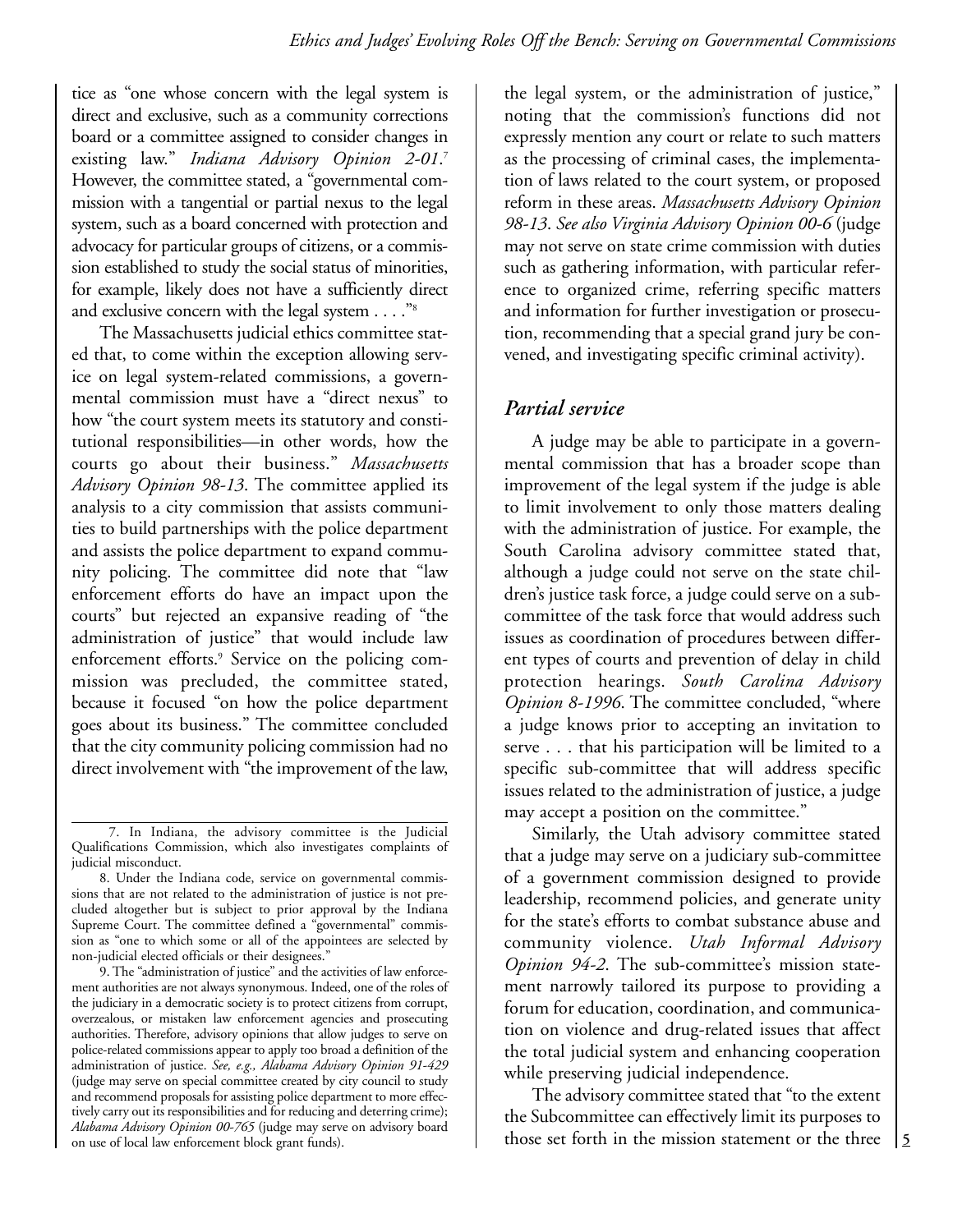areas allowed by the Code, judges may serve on the Subcommittee." However, the committee cautioned that if the subcommittee cannot limit its purpose, judges may not serve, noting that the sub-committee's statutory mandate was written very broadly to include recommending statewide substance abuse and anti-violence policies; developing priorities for programs to combat substance abuse and community violence; and recommending executive, legislative, and judicial action based upon policy needs and identified gaps in the continuum of services.

Even in the absence of a formal sub-committee structure, a judge may be able to limit participation in a governmental commission to administration of justice issues—for example, by not being present when broader topics are being discussed. The Alaska advisory committee stated that, "while there is no indication that . . . the . . . judges' involvement on the state [children's justice act] task force will be limited to a 'court coordination subcommittee,' vigilance by the judge members in limiting their participation to matters directly concerning the administration of justice can achieve the same result," and thus permitted judges to be members of the task force. *Alaska Advisory Opinion 2001-1*. The committee cautioned judge members to "avoid that aspect of the task force's work that concerns the investigation and prosecution of child abuse and neglect," noting that "[t]hose areas are most appropriate for the legislative and executive agencies of our state government."

If partial membership is allowed, a judge who serves on a commission should expressly define his or her membership role and advise and remind the other members of the judge's ethical restraints to ensure the judge's role remains appropriately limited. *Alaska Advisory Opinion 2001-01*; *South Carolina Advisory Opinion 8-1996*. 10

Judges maintain powerful positions within our communities. They are mindful that with this power comes certain responsibilities. If you expect a judge to favor a certain aspect of a case as a result of your connection with that judge on a domestic violence coalition, you will put yourself and the judge into an awkward situation. While a judge will work hard to remain at a certain distance to protect the independence and impartiality of the judiciary, coalition members should understand the necessity for that distance and honor it as well.

Not all advisory committees, however, have approved partial or limited participation by a judge on a governmental commission. For example, the Massachusetts judicial ethics committee stated that, even if a community policing commission was "concerned with issues surrounding 'the improvement of the law, the legal system, or the administration of justice,'" a judge's appointment to the commission "would be barred if the Commission were also concerned with matters beyond the scope of this exception." *Massachusetts Advisory Opinion 98-13*. The Virginia advisory committee concluded that "[g]iven the broad investigative and fact-finding mandates of the Crime Commission, a judge would find it extremely difficult to serve as one of its members and restrict his or her consideration to issues relating only to the improvement of the law, the legal system and the administration of justice." *Virginia Advisory* Opinion 00-6.<sup>11</sup>

11. *See also California Advisory Opinion 46* (1997) (if group engages in advocacy with respect to substantive legal issues, it is not possible "to separate the judge from the advocacy functions of the organization and limit his or her involvement to the non-advocacy functions of the organization because the public will nevertheless perceive the judge as fostering the advocacy functions of the organization").

Several committees have given apparently contradictory advice on the issue whether partial participation is permitted. *Compare Utah Informal Advisory Opinion 98-4* (judge may serve on advisory board for program that provides comprehensive, multi-disciplinary, not-for-profit intergovernmental response to sexual and physical abuse of children but should not participate in any discussions that focus primarily on prosecutorial tactics, do not benefit system as a whole, or might call into question judiciary's neutrality) *with Utah Informal Advisory Opinion 98- 11* (if permitted subjects are one aspect of much broader mission, service by judge is not permitted) *and Utah Informal Advisory Opinion 88- 2* (appearance of impropriety created by judge's participation on county child abuse coordinating committee that has taken public position on legislation dealing with child abuse would not be cured by judge's recusal from organization's discussion of or vote on issue or from lobbying activities). *Compare Arizona Advisory Opinion 90-11* (judge may serve on governor's task force on the seriously mentally ill and governor's select commission on juvenile corrections "with the caveat that the judge limit his participation to matters dealing with 'improvement of the law, the legal system, or the administration of justice'") *with Arizona Advisory Opinion 97-6* (judge may not serve on county domestic violence task force because, among other reasons, it is involved "in matters relating to education, legislation, training, child care, and law enforcement as well as issues directly concerning the judiciary").

<sup>10.</sup> The "Special Concerns Involving Judicial Participation in Domestic Violence Coalitions" promulgated by the Iowa Supreme Court and directed toward non-judicial participants in domestic violence coalitions warns: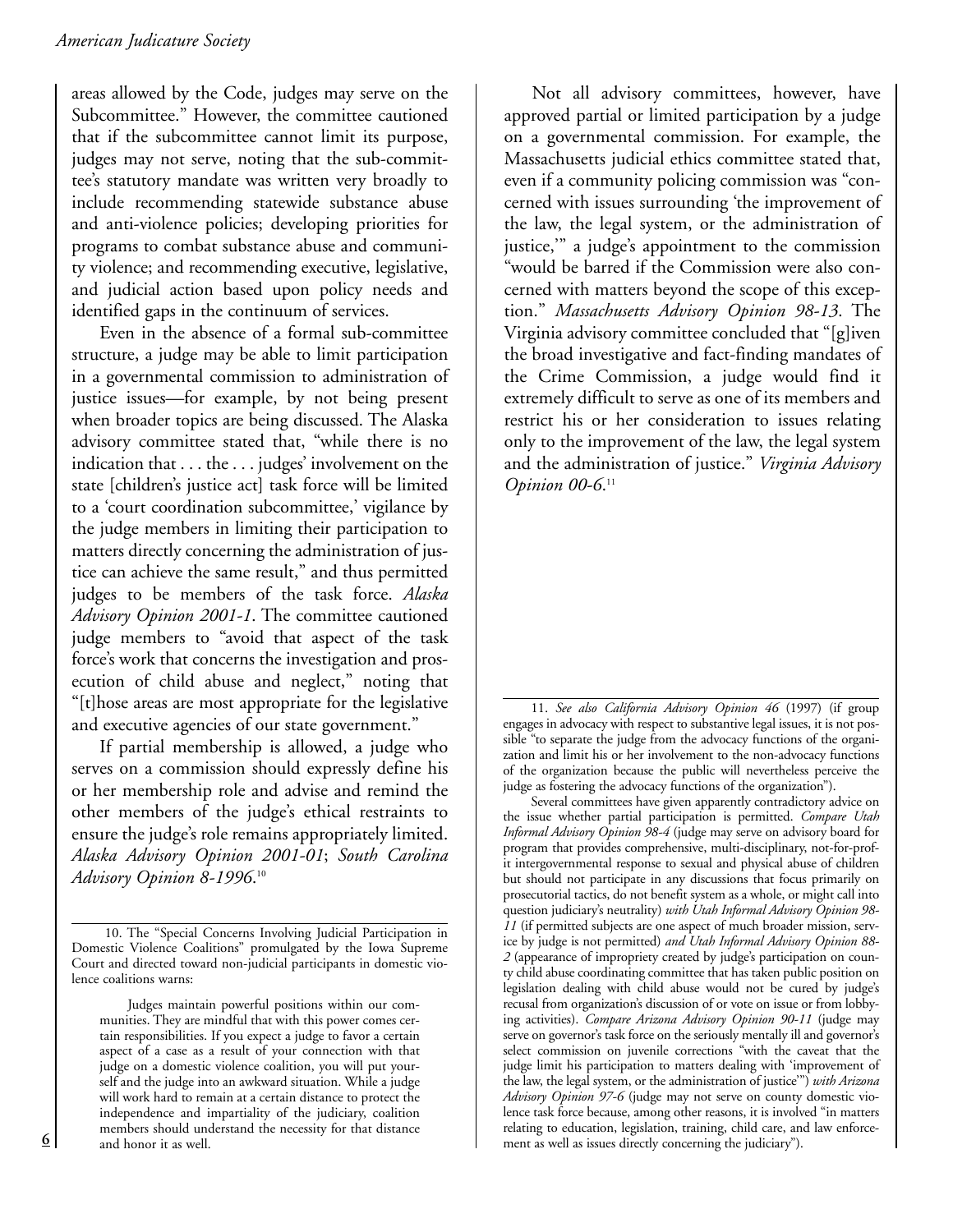# **WOULD MEMBERSHIP ON THE COMMISSION "CAST REASONABLE DOUBT" ON A JUDGE'S CAPACITY TO ACT IMPARTIALLY?**

As noted above, even if a governemental commission is related to "the improvement of the law, the legal system, and the administration of justice," a judge may not serve on the commission if membership would cast reasonable doubt on the judge's capacity to act impartially. Service on a commission dealing with a particular issue does not inevitably mean that a judge's impartiality on that issue can reasonably be questioned. Considering the propriety of judicial service on a domestic violence task force, the Arizona judicial ethics committee noted, "[o]f course, no judge supports criminal activity, including domestic violence. We agree . . . that '[t]he expression of intolerance toward criminal behavior should not disqualify membership on the commission.'" *Arizona Advisory Opinion 97-6*. In the context of motions to disqualify, courts have similarly held that a judge's membership on an issue-related commission does not necessarily indicate bias, absent additional circumstances.

For example, the Idaho Supreme Court found that nothing in the make-up or responsibilities of a governor's task force for children at risk on which a judge served cast doubt on the judge's capacity to be impartial while conducting a probation revocation hearing involving child abuse. *State v. Knowlton*, 854 P.2d 259 (Idaho 1993). The court noted that the task force was diversified "with representatives from nearly every facet of the legal system including a public defender and a member of the Probation and Parole Division of the Department of Corrections."12 The court noted that the responsibilities of the task force

"contain no specific agenda with respect to the treatment, probation or punishment of convicted child abusers." Therefore, the court concluded the judge's participation cannot be equated to acting as an "advocate" against persons charged with child abuse.

To hold otherwise would deprive the citizens of this state of the knowledge and experience which a judge brings to groups designed to improve the legal system. Similarly, our citizenry would also suffer if we discouraged our judiciary from heightening their knowledge and awareness of legal issues through participation in groups such as the Governor's Task Force for Children at Risk.

Similarly, in an appeal from a conviction for carnal knowledge of a female under the age of 16, the United States Court of Appeals for the Ninth Circuit rejected the defendant's argument that the trial judge's service on the attorney general's commission on pornography mandated recusal. *United States v. Payne*, 944 F.2d 1458 (9th Cir. 1990), *cert. denied*, 503 U.S. 975 (1992). The court found "the connection between the judge's service on the Commission and the matters at issue in this case too attenuated to create an appearance of bias," noting that the commission did not focus on the particular case or even on the type of conduct charged in the case. The court held that neither "generalized policy views" nor "expertise on and exposure to a subject" "necessitate[s] recusal as a matter of course."

Moreover, the Washington Court of Appeals held that a judge's participation in a program designed to prepare children who are alleged victims of sexual abuse and assault for their appearance in a trial had not, of necessity, compromised the judge's ability to impartially decide issues of testimony credibility and reliability from any child witness. *State v. Carlson*, 833 P. 2d 463 (Washington Court of Appeals 1992).

Reduced to its most simple formulation, [the defendant's] argument is that whenever a judge has received special training or participated in the presentation of programs as to any given legal subject, the judge must be disqualified from sitting on any case in the future involving such issues. Thus, a judge who sits on the Minority and Justice Commission, or participates as a panelist in any of its sensitivity training sessions, would be disqualified from hearing any case involving issues of minorities and the law. **7**

<sup>12.</sup> The responsibilities of the task force included the establishment of a multi-agency system of investigation of all reports of child abuse and neglect; working toward the goal of criminal prosecution of all substantiated cases; monitoring the disposition of all criminal cases of child abuse and neglect filed in the state; working toward the goal of ensuring psychological treatment for all abused and neglected children; and promoting legislation pertaining to services and laws affecting abused and neglected children.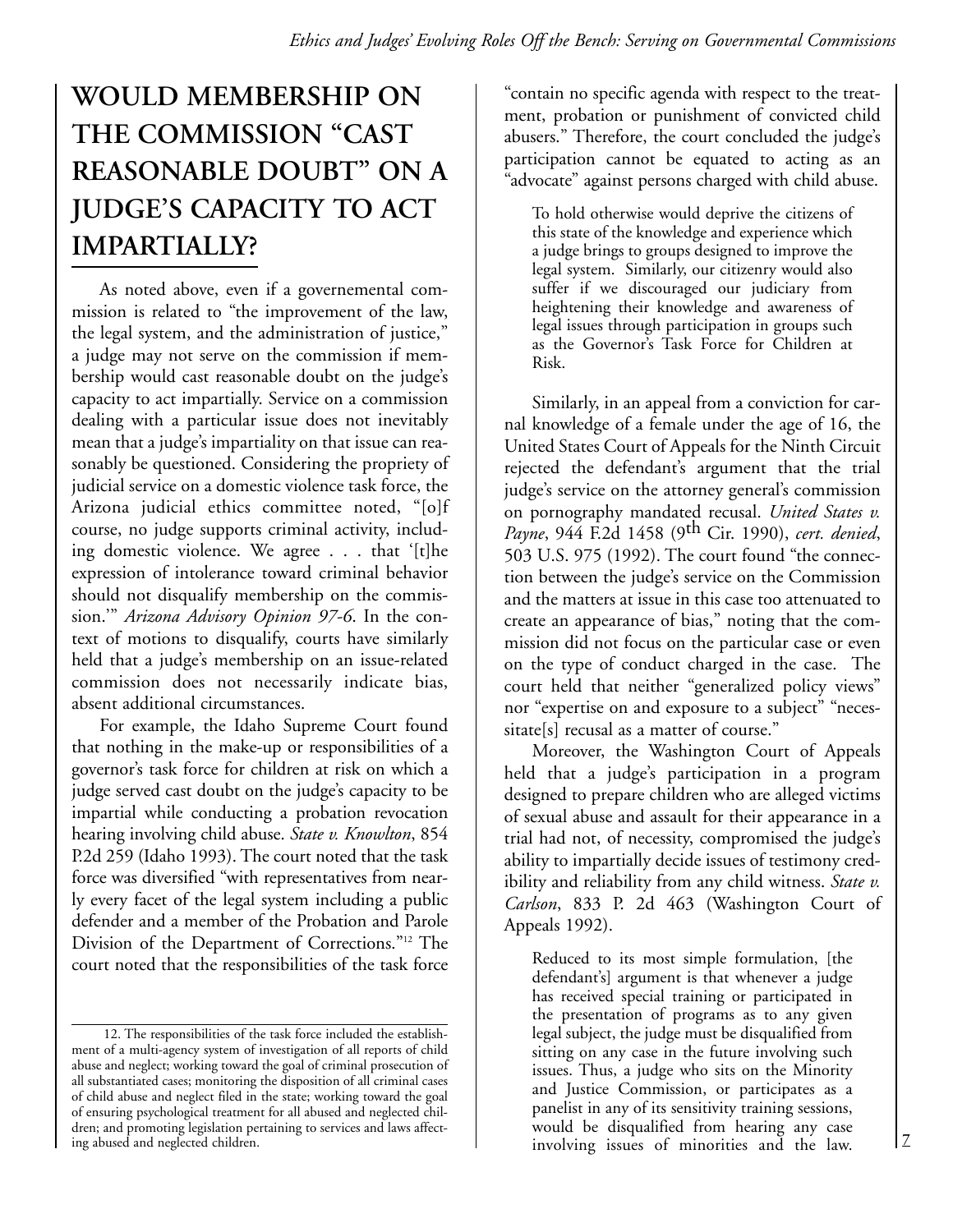Likewise, a judge who sits on the Gender and Justice Implementation Committee, or participates as a panelist in any of the training programs fostered by such committee, would never be able to sit on a case involving any of the many gender issues in the law. A judge who either comes to the bench with specialized training and experience in a given field of law, or lectures in continuing legal education seminars in a given legal field would, if we adopted [the defendant's] argument, be prohibited from hearing cases involving issues arising in that legal field.

To state [the defendant's] argument is to refute it. The people of this state will be best served by a legal system which encourages judges to enhance their own and others' awareness of legal issues and develop their legal knowledge and skills. Without any support for his argument, [the defendant] confuses a judge's efforts to improve the legal system with an assumption of biased advocacy which prevents a judge from exercising the independent judgment and consideration required in the exercise of the judge's professional responsibilities.

In a concurring opinion in *Yates v. State*, 704 So. 2d 1159 (Florida 5th DCA 1998) (Harris, special concurrence), the judge stated that the trial judge, who had established and served as chair of a domestic violence task force, did not err in refusing to disqualify herself in a domestic violence criminal case:

Mere membership in the task force should not justify a belief that the judge cannot be fair unless there is a showing that the agenda of the task force advocates stiffer penalties for domestic abusers. The fact that a judge opposes domestic violence is no more relevant at sentencing than the fact that a judge opposes robbery or drug abuse; nor does it distinguish a particular judge from any other member of the bench . . . . [A]ll judges oppose criminal conduct.

*See also United States v. Glick*, 946 F.2d 335 (4th Circuit 1991) (judge's service as chair of sentencing commission did not require recusal from criminal cases raising issues about sentencing guidelines promulgated by commission); *Allen v. State*, 737 N.E.2d 741 (Indiana 2000) (judge's participation in organization seeking to assist victims of domestic violence did not raise rational inference of bias or prejudice in domestic violence cases); *State v. Haskins*, 573 N.W.2d 39 (Iowa Court of Appeals 1997) (judge's work on domestic violence coalition **8**

did not require recusal from trial for attempted murder, domestic assault while displaying a firearm, and reckless use of a firearm, noting her "activities in the area of domestic abuse were not in the nature of victim advocacy, but were geared toward case management issues").

These cases indicate that a judge actively opposed to a particular crime is not necessarily considered biased against defendants charged with, or even convicted of, the crime and suggest that there should be no presumption of an appearance of bias from judicial participation on issue-related commissions. Therefore, advisory opinions based on such a presumption are not necessarily persuasive.<sup>13</sup> The determination whether judicial service would create a reasonable appearance of bias depends on a review of the specific make-up, agenda, and responsibilities of the commission in question.

#### *Composition of the commission*

As previously noted, a key factor relevant to judicial participation is the composition of the governmental commission: the more the membership reflects one point of view, the more likely judicial participation will indicate partiality and be prohibited; the more diverse the membership, the more likely judicial participation will be allowed. In other words, a judge must consider whether a commission's members "represent only one point of view or whether membership in the group is balanced." *Alaska Advisory Opinion 2000-1.*

The Alaska judicial ethics committee, for example, advised that a judge may not serve on a community council to plan a facility for abused children where the council's membership was prosecutorial in nature, making it appear to be fundamentally an advocacy group. *Alaska Advisory Opinion 2000-1*. In

<sup>13.</sup> *See, e.g., Kentucky Advisory Opinion JE-89* (1997) (appearance of partiality would be created if judge served as president of organization dedicated to curbing child abuse); *Louisiana Advisory Opinion 89* (1991) (judge serving as president of rape crisis foundation would give appearance of partiality to particular type of victim); *Massachusetts Advisory Opinion 91-2* (judge's membership in organization dedicated to needs of battered women would call judge's impartiality into question); *New York Advisory Opinion 91-124* (judge's service on stop/DWI advisory board could reasonably create public perception of lack of judicial impartiality); *South Carolina Advisory Opinion 22-2000* (judge's service on crime victim advisory board would create substantial doubt as to judge's capacity to impartially decide victim/witness related issues).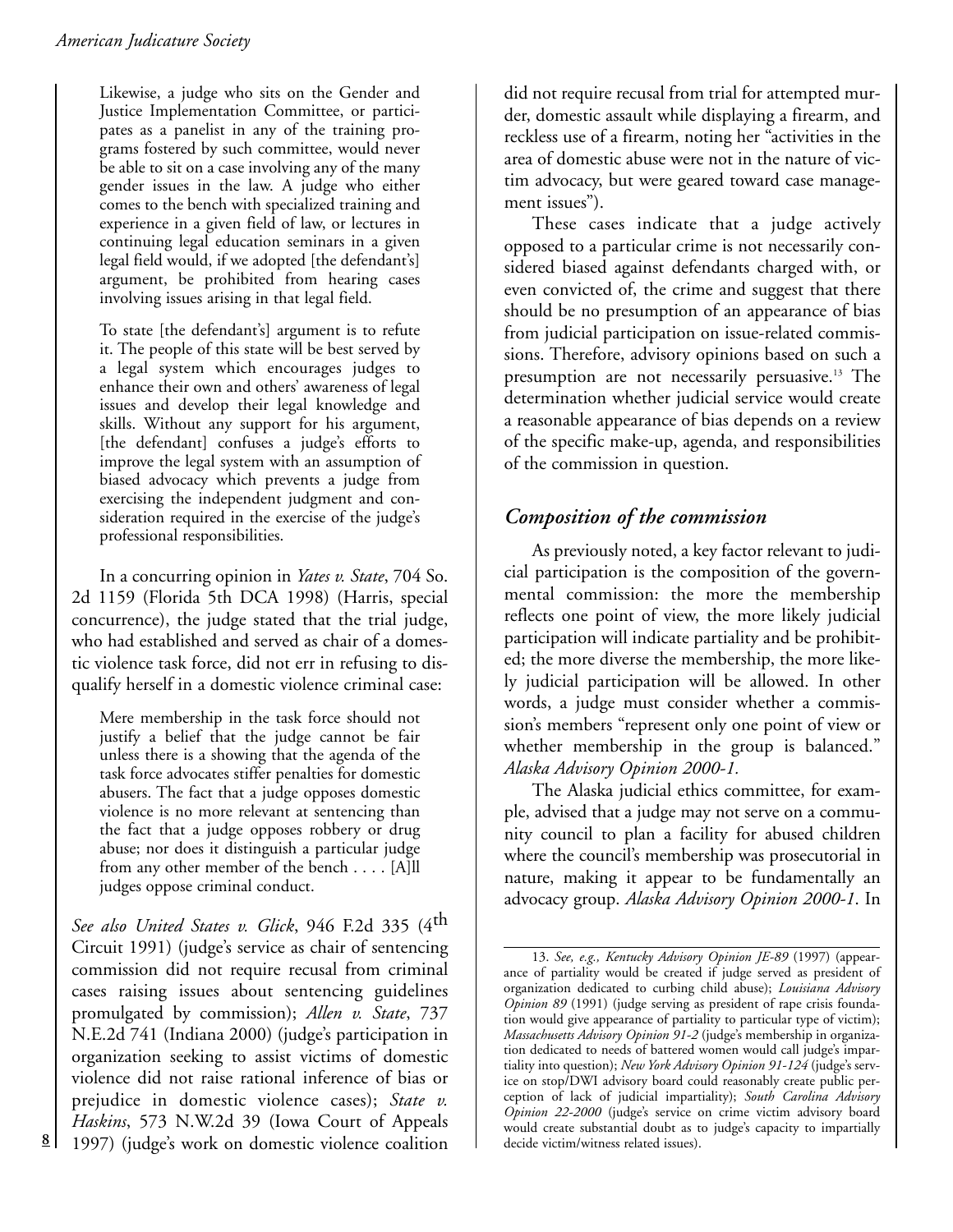contrast, in the same opinion, the committee stated that a judge may serve on a local juvenile corrections facility's citizens' advisory commission composed of a cross-section of interested parties who would not act as advocates for any particular single interest. Similarly, in permitting a judge to join a domestic violence task force devoted to improving the legal system's handling of domestic violence matters, the New York advisory committee explained that "because the task force includes persons from both the District Attorney's and Public Defender's offices, the judge's participation will not cast doubt on his or her impartiality." *New York Advisory Opinion 95-34* (task force also included representatives from local police agencies, social service agencies, and family court representatives).

Further, the Utah advisory committee stated that a judge may serve on a domestic violence coalition if, among other considerations, the coalition included representatives from defense attorneys and perpetrator assistance as well as the prosecution and victim assistance. *Utah Informal Advisory Opinion 98-6*. In permitting a judge to serve on the advisory board for a program that provides a comprehensive response to child abuse, the Utah committee noted that the board's membership consisted of professionals throughout the juvenile justice community, including criminal defense attorneys, law enforcement, medical professionals, and prosecutors. *Utah Informal Advisory Opinion 98-4*. Other committees have also cited the "broad-based" composition of a group as a factor in approving judicial participation.14

The "Special Concerns Involving Judicial Participation in Domestic Violence Coalitions" promulgated by the Iowa Supreme Court caution that "the structure of [a] coalition should adequately allow for a judge to remain neutral."

If your domestic violence coalition has active participation from prosecution, a very real attempt needs to be made to have active participation from the defense bar as well. If you have not done so already, you should invite public defenders and private defense attorneys to be a part of your coalition. If they refuse to become active participants, arrangements should be made to include them in your official coalition communications such as receiving meeting notices, agendas and minutes.

Committees also cite the possibility of a judge's fellow commission members appearing before the judge as a factor weighing against participation. For example, in advising that a judge should not serve on a domestic violence coordinating council with "clearly noble objectives," the West Virginia advisory committee noted that participation would bring the judge into "close association with individuals who would be appearing in adversary proceedings in court on a regular basis." *West Virginia Advisory Opinion* (February 7, 1997).<sup>15</sup> Similarly, when it advised a judge not to serve on a crime victims' compensation task force, the South Carolina judicial ethics committee noted that "it is not uncommon for crime victim/witness personnel or representatives to make appearances in court and, therefore, if the judge were a member of the Task Force, the possibility exists that fellow committee members could appear before the judge." *South Carolina Advisory Opinion 3-1988*. 16

<sup>14.</sup> *See California Advisory Opinion 46* (1997) (judge may belong to not-for-profit corporation with representatives from public defender, courts, district attorney's office, county counsel, police, probation, and bar association that promotes public awareness and education about domestic violence and sponsors annual conference with judicial council but does not engage in political activity or promote legislation); *Illinois Advisory Opinion 98-1* (judge may serve on family violence coordinating council that includes representatives from law enforcement, prosecutors, public defenders, health service providers, clergy, and education system).

Assuming that the membership of the commission represents a cross section of relevant court system participants, that the chair is an advocate for a particular constituency should be irrelevant. *But see Florida Advisory Opinion 94-38* (judge may not participate in governor's domestic violence task force chaired by executive director of local domestic violence shelter that serves only female victims and maintains court watch program for domestic battery cases).

<sup>15.</sup> In West Virginia, the advisory committee is the Judicial Investigation Commission, which also investigates complaints of judicial misconduct.

<sup>16.</sup> More recently, the South Carolina advisory committee has given some apparently inconsistent advice on this issue. In one opinion, the committee suggested that a family court judge may be a member of a leadership forum team to develop state level collaboration among public child welfare agencies, domestic violence agencies, and juvenile and family courts. *South Carolina Advisory Opinion 20-2001*. The committee stated, even though "the close collaboration between public child welfare agencies, domestic violence agencies, and family and juvenile courts in a leadership team forum causes concern that a judge's participation may [create] disrespect [for] the integrity and impartiality of the judge," the forum could highly benefit the legal system and the threat of impropriety was small. However, in an opinion issued shortly afterwards, the committee stated a family court judge may not participate with community leaders in a seminar to learn about ways to improve school safety because the judge's close interaction with the leaders may create the appearance of impropriety when the judge interacts later with one or more of the community leaders while performing judicial duties. *South Carolina Advisory Opinion 24-2001*.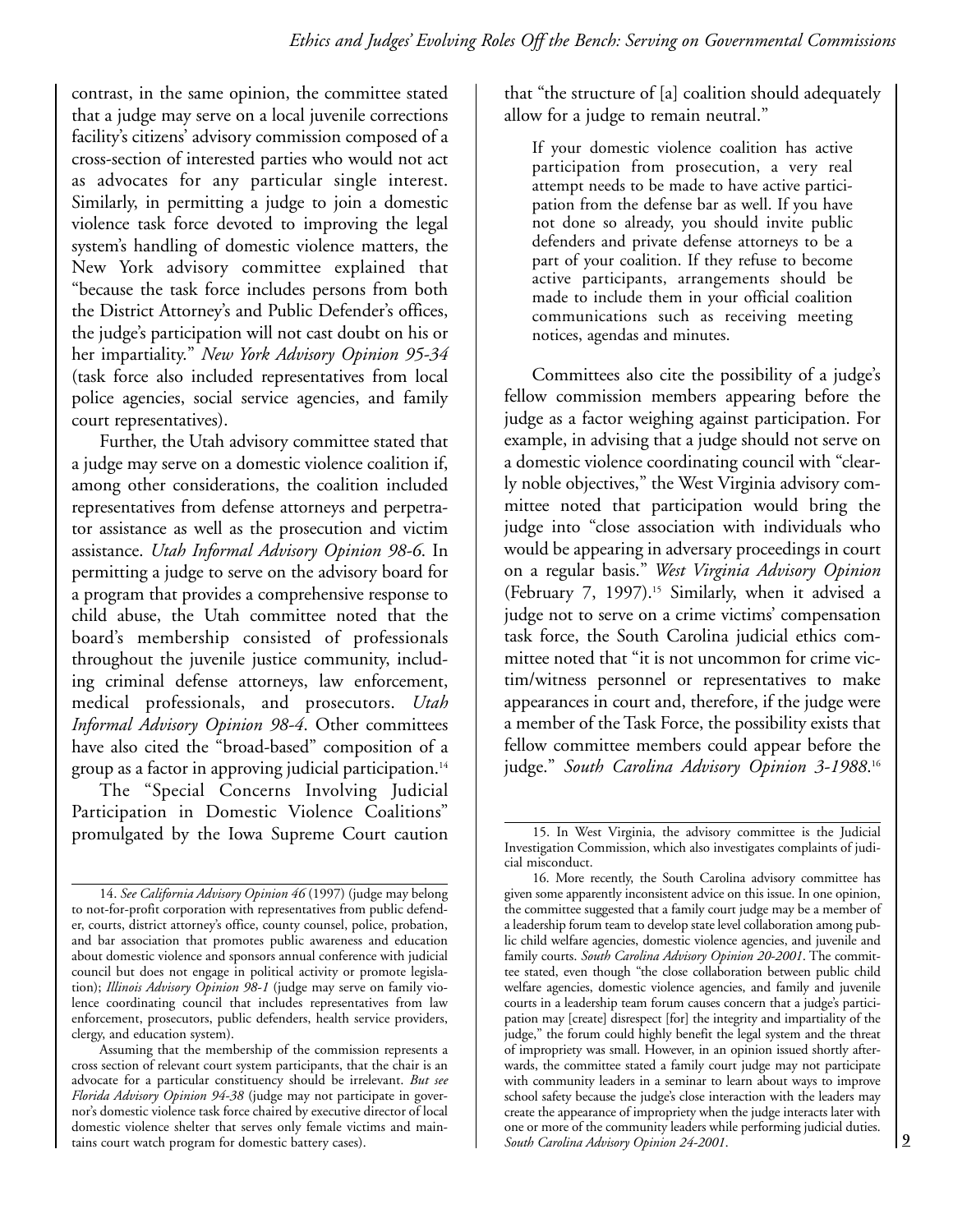Similarly, the Oregon advisory committee stated that a domestic relations department judge may not accept an appointment to a government commission on family violence in part because "it is probable that persons appearing before the commission seeking grants and to perform contractual services will also appear in court on abuse matters in that they often have direct concern and interest in these matters either as victims or counselors." *Oregon Advisory Opinion 79-4*. *But see Missouri Advisory Opinion 177* (2001) (judge may serve on county domestic and family violence council that does not set up policies and procedures for agency likely to appear as witness or party before court).

#### *Advocacy*

Another factor affecting the propriety of a judge serving on a specific commission is if the commission has an agenda suggesting advocacy for particular participants in court cases or becomes directly involved in court proceedings by providing services for victims, law enforcement, the prosecution, or defense. For example, the Arizona judicial ethics committee concluded that a judge could not participate in a county domestic violence task force that had a "specific agenda and apparent tilt toward crime victims," which were "incompatible with a judge's basic role." *Arizona Advisory Opinion 97-6*. Concluding that participation on the task force addressed in its opinion was inappropriate, the committee pointed to the task force director's request that members who were judges sign a letter committing themselves and the court "to achieve an environment of zero tolerance" for intimate partner violence and on the inquiring judge's conclusion that the task force was created to propound a "pro-victim mind-set," with an agenda that included attempts to influence law enforcement, prosecutors, and the judiciary in their handling of domestic violence cases. The committee stated:

[J]udges are expected to treat all who come before them with evenhandedness. They cannot appear to favor victims over accused persons. They cannot seem to give preference to domestic violence cases over other criminal matters. . . . Participation in an advocacy group for domestic violence victims casts doubt on the capacity for unbiased decision making.

Similarly, the Nebraska committee stated that a judge is "absolutely prohibited" from being a member of a community response team with the objective of "fully utilizing the community's civil and criminal justice system to protect victims, hold abusers accountable for their violent behavior, and enforce society's intolerance for domestic violence." *Nebraska Advisory Opinion 97-6.* The Utah committee stated that a judge may not serve as a regular member of a domestic violence coalition if the focus of the organization is "too narrowly linked to one side of an issue, such as prosecution or defense." *Utah Informal Advisory Opinion 98-6*. 17

The Illinois judicial ethics committee concluded that a judge may not serve as a member of a task force on sexual assault that assists victims during court cases. *Illinois Advisory Opinion 97-3*. If the task force had only provided medical care and counseling for victims, the committee apparently would have allowed the judge to serve. However, in addition, the task force provided aid to law enforcement agencies and, at the request of the prosecutor, but never the accused, provided expert witnesses to testify as to the appearance of the victim when arriving at a shelter. Task force members followed cases "through the

17. *See also California Advisory Opinion 46* (1997) (judge may not serve on board of directors of local women's shelter that had become dissatisfied with district attorney's prosecution policies and wanted to take active role in persuading district attorney to implement new policies); *Florida Advisory Opinion 2001-14* (judge may not serve on domestic violence council with court watch program that monitors domestic violence-related cases); *Florida Advisory Opinion 98-8* (judge may not belong to victims' rights council that reviews judicial decisions, sponsors unofficial training for judges, and supports legislation); *Florida Advisory Opinion 91-14* (judge should not belong to organization that pushes stiff penalties and practices court watching to protect interests of children); *New York Advisory Opinion 97-108* (judge should not serve as member of county juvenile crime prevention commission that will recommend law enforcement activities and policies, because that connection "renders such service incompatible with judicial office"); *South Carolina Advisory Opinion 3-1990* (probate judge should not become member of advisory council for program devoted to advocacy of rights for mentally ill).

In one opinion, the West Virginia judicial ethics committee stated that a judge may not participate in a domestic violence coordinating council with goals that would involve judges in discussions of strategies and support of victims. *West Virginia Advisory Opinion* (February 7, 1997). In a subsequent opinion, the West Virginia committee, without explanation, seemed to reverse itself, stating that judges may participate in domestic violence coordinating councils "as long as participation is consistent with the Code of Judicial Conduct and the judges' impartiality is not placed in question." *West Virginia Advisory Opinion* (June 23, 1997). However, whether participation is consistent with the code and places a judge's impartiality in question is a crucial question, and the committee's failure to address it renders the more permissive opinion unpersuasive.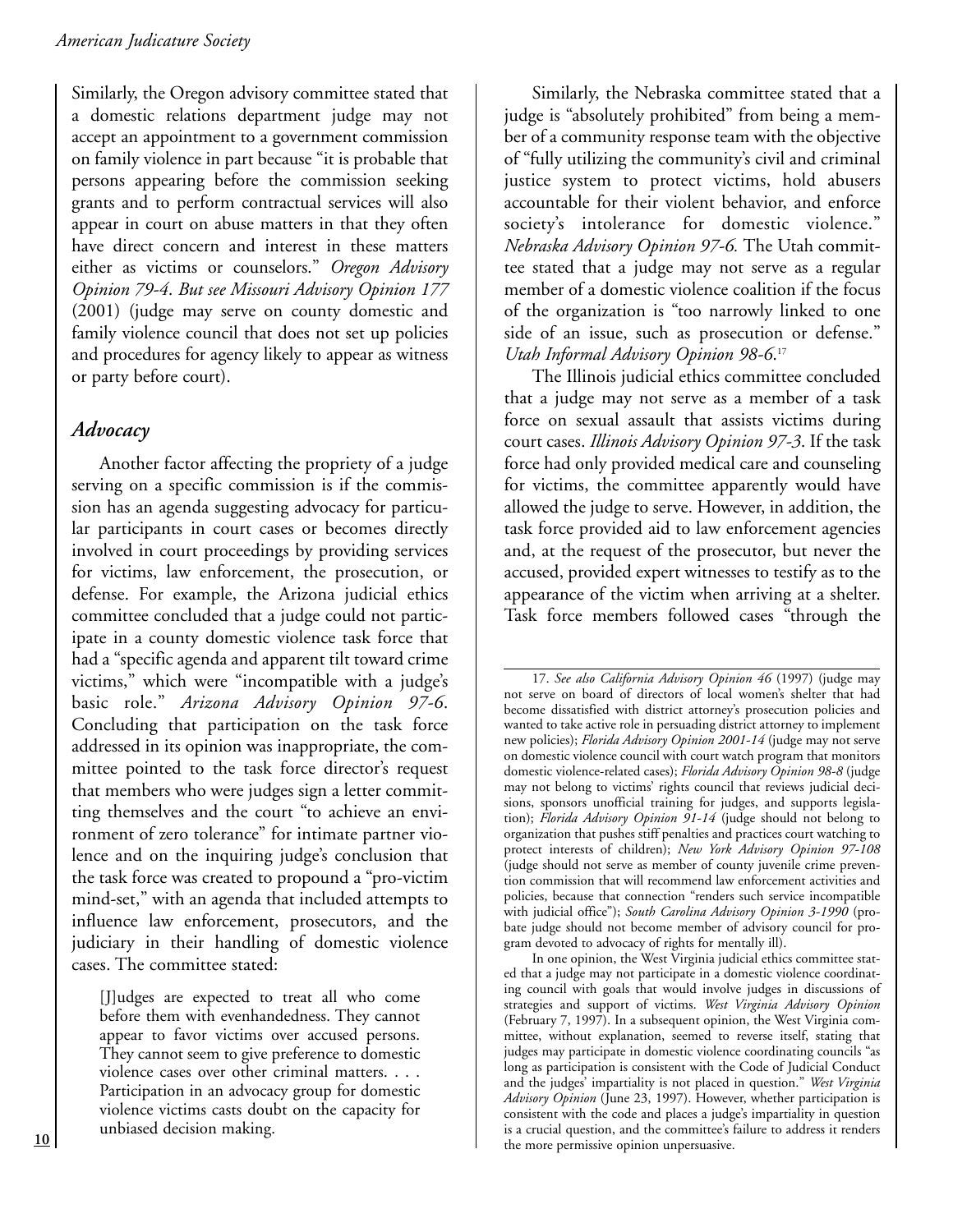court system working closely with law enforcement and prosecution to ensure successful prosecution of those guilty of sexual assault." In light of the task force's stated goal of increasing successful apprehension and prosecution of rapists, the committee concluded the judge's affiliation may "reflect adversely upon his or her impartiality."

Similarly, the Texas judicial ethics committee stated that a judge may not serve on the judicial council of a center that provides "a professional, compassionate and coordinated approach to the treatment of sexually abused children and their families and . . . serve[s] as an advocate for all children in our community." *Texas Advisory Opinion 270* (2001). The center videotapes forensic interviews with victims and provides sexual assault examinations, expert testimony in civil and criminal court, and advocacy for children as they make their way through the justice system. The committee emphasized that "[f]or a judge to give advice to an organization whose mission is to advocate for witnesses/parties in law suits is a violation of this Canon," and "[m]embership on this council would require frequent recusal in cases in which the members of the organization were testifying."

Other committees have relied on similar considerations.

- A judge may not serve on a board of directors of a not-for-profit corporation that assists individuals referred from law enforcement agencies and prosecutors by providing emotional and financial support to allow successful prosecution of individuals charged with family offenses. *New York Advisory Opinion 95-126.*
- A judge may not serve as a board member of a victim services agency that deals with victims of domestic violence where the agency's counselors have been called as witnesses in court proceedings and the district attorney has a program that requires any person wishing to withdraw charges against a domestic partner to receive counseling from the agency. *New York Advisory Opinion 96-96.*
- A judge should not serve on a domestic violence community coordinating council that engages in vigorous advocacy on behalf of domestic violence victims. *New York Advisory*

*Opinion 99-46.*

- A judge may not sit on a domestic violence advisory panel for a program that provides client advocacy, referrals, and crisis intervention. *South Carolina Advisory Opinion 3- 1987.*
- A judge may not serve on the board of a rape crisis council that engages regularly in legal advocacy and guides victims through trials. *South Carolina Advisory Opinion 4-1991.*

In the absence of advocacy in individual cases, however, judicial ethics committees have allowed judges to serve on some governmental commissions. The Illinois advisory committee, for example, stated that a judge may serve on a family violence coordinating council that proposes procedures for addressing issues of domestic violence but does not appear in court, provide testimony for any litigants, take sides, or intervene for a particular individual in a particular case. *Illinois Advisory Opinion 98-1*. Similarly, the Missouri judicial ethics committee stated that a judge may serve on a county domestic and family violence council that does not provide any direct services, treatment, or support programs for the victims or perpetrators of domestic violence. *Missouri Advisory Opinion 177* (2001).18

The Iowa Supreme Court's "Special Concerns Involving Judicial Participation in Domestic Violence Coalitions" caution that "[j]udges will be prohibited from assuming advocacy roles concerning many of the issues which will be considered by domestic violence coalitions."

Consequently, if judges are to be member participants in coalitions, the coalitions may not advocate, as membership organizations, those positions which the judges are prohibited from advocating. The issue of domestic violence has been brought to the attention of the general public through the diligent work of domestic violence advocates. This had led to a strong connection in the minds of some people that the issue of domestic abuse is necessarily linked to a specific agenda that may not be shared by all people. There may be the propensity of some

<sup>18.</sup> In Missouri, the judicial ethics committee is the Commission on Retirement, Removal and Discipline, which also investigates complaints about judicial misconduct.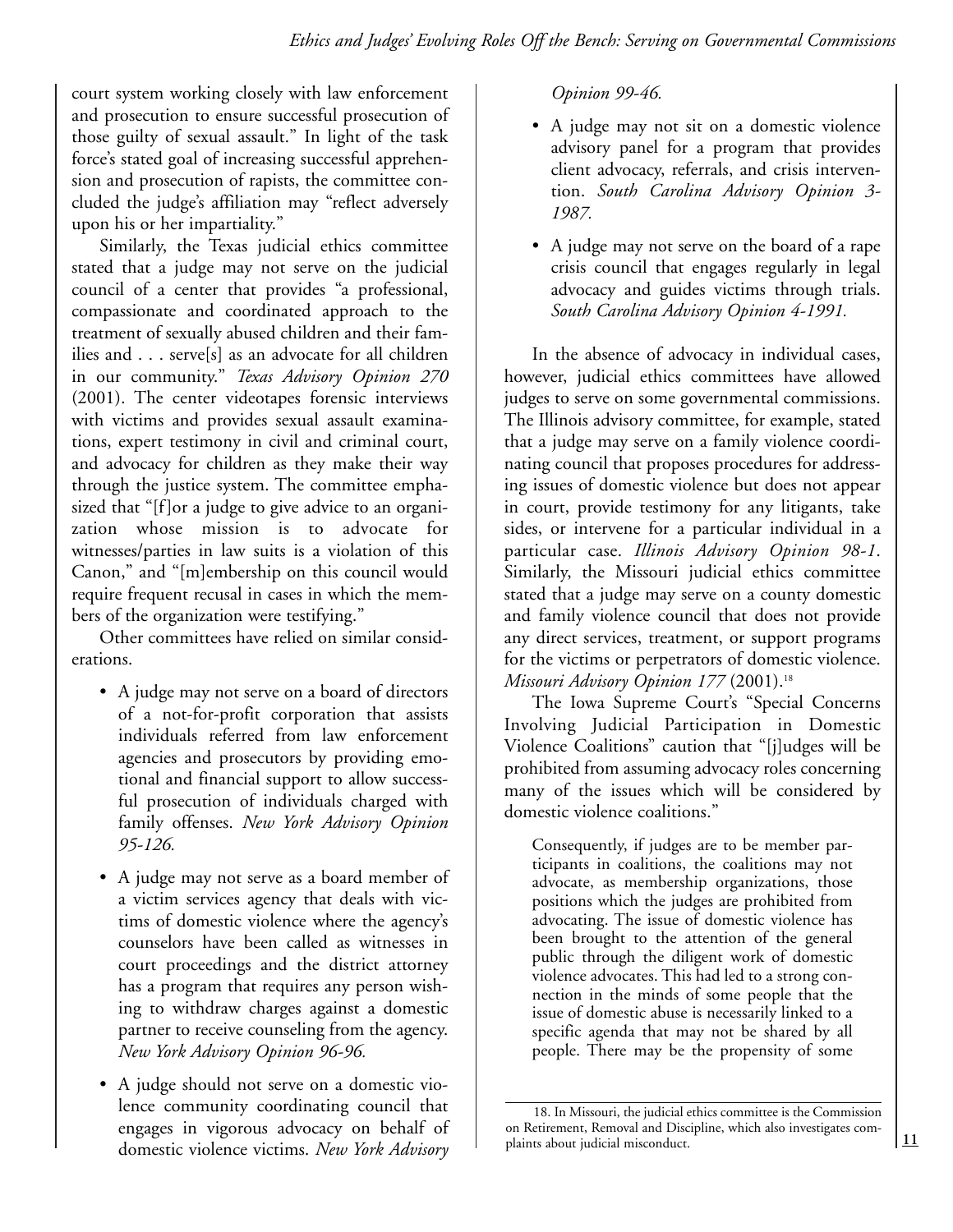individuals to label any efforts to better the administration of justice as it relates to domestic abuse as advocacy for a particular view/social agenda. In fact, some coalitions have done advocacy work, such as writing letters to the editor about specific cases. Judges are not prohibited from speaking out to better the law, and, of course, judges have no conflict with being against crime. However, judges do have to "act at all times in a manner that promotes public confidence in the integrity and impartiality of the judiciary." If your coalition has taken an advocacy stance in the past, it will not be able to do so if it wishes to have full participation of the judiciary. This is not to suggest that people who are members of a coalition cannot fully advocate their point of view or their social agenda. The advocacy would simply have to remain outside the official realm of the coalition.

#### *Commissions that establish protocols*

Judicial participation probably is not permissible on a commission responsible for preparing protocols that bind judges to exercise their judicial responsibilities in a certain way or that direct the conduct of non-judicial officials such as police and prosecutors.

For example, the Washington judicial ethics committee advised that a judge may not participate in a domestic violence task force that will adopt a specific agenda recommending judicial policy. *Washington Advisory Opinion 96-2* (amended). The committee noted:

Some of the task force goals for the courts are: prosecution and courts need to develop standards for sentencing; courts should not sentence any defendant in domestic violence cases until the defendant's background and prior convictions have been researched; domestic violence assaults should result in supervised probation; priorities should be given to domestic violence assault cases so the victim will not be required to wait long periods of time before a trial; and sentence revocation hearings should be held promptly.

Similarly, the Georgia judicial ethics committee considered judicial membership on a domestic violence task force that would establish protocols for police intervention in domestic violence, victim and witness contact and assistance, prosecutorial standards and activities in domestic violence cases, com-

munity mental health intervention, and sentencing considerations and alternatives for judges. *Georgia* Advisory Opinion 115 (1988).<sup>19</sup> The committee advised that a judge could not be on the task force because "a judge should not become personally associated as an activist with particular causes which relate to issues which may come before him in his judicial capacity . . . ."

Subsequently reaffirming that opinion, the Georgia advisory committee warned that a judge may not participate in the formulation or dissemination of protocols that attempt to encourage judges to "advocate" certain positions and to be "proactive" in domestic violence and that outline in detail exactly how judges should conduct hearings, set bail, issue protective orders, accept civil settlements, defer prosecutions, reduce charges, dismiss cases, issue ex parte orders, and handle sentencing. *Georgia Advisory Opinion 201* (1995) (revised). *But see Georgia Advisory Opinion 174* (1992) (chief magistrate may set out in writing role county magistrate court will assume in county child abuse protocol).

The South Carolina advisory committee stated that a judge should not serve as a member of a crime victims' compensation task force that will formulate model policy guidelines for judges, prosecutors, and law enforcement agencies in handling crime victims and witnesses. *South Carolina Advisory Opinion 3- 1988*. The committee explained:

Service on a committee designed to formulate and implement policy and guidelines concerning the treatment of crime victims and witnesses could create substantial doubt as to the judge's capacity to impartially decide many of the victim/witness related issues that come before him.

\* \* \*

While such commitment is admirable, a judge should not allow himself to become identified with such a pro-victim position. The integrity and independence of the judiciary could be questioned simply because of the judge's association with an organization that advocates victim/witness rights.

<sup>19.</sup> In Georgia, the judicial ethics committee is the Judicial Qualifications Commission, which also investigates complaints about judicial misconduct.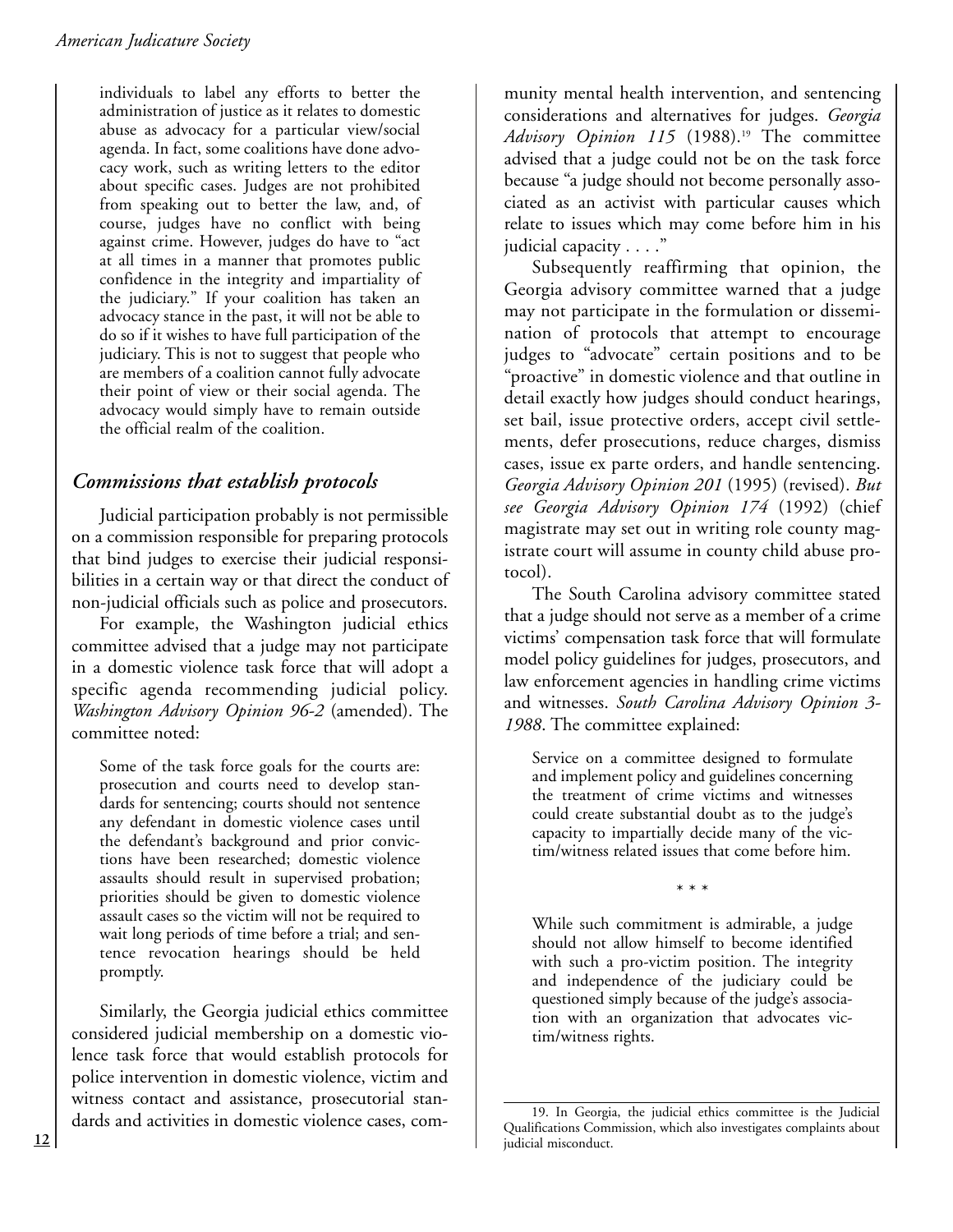Other committees have cited similar considerations.<sup>20</sup>

The Ohio advisory committee stated that a judge may consult and participate in collaborative efforts regarding domestic violence but may not endorse protocols that establish required behavior for police officers, prosecutors, and judge. *Ohio Advisory Opinion 96-5*. <sup>21</sup> The committee explained:

Independence of the judiciary is not fostered by the endorsement of protocols that endorse procedures for peace officers and prosecutors because they must carry out their functions separate from the judiciary. Written endorsements of some provisions in the protocols may color a judge's ability in cases to decide motions, set bonds, weigh defenses, decide credibility between peace officers and defendants, and hear certain cases such as those involving false arrest or malicious prosecution.

The judicial fact finder should not be involved in the arrest and prosecution. The judiciary's role is to interpret the law through case by case determinations, not through general protocol. Although the protocols set forth an admirable response to a serious problem, one problem should not be traded for the other. An independent judiciary is needed to rule properly on each case that comes before a court. When that independence no longer exists, a new problem has been created.

On a related issue, the Alabama judicial ethics committee stated that a judge who handles domestic violence cases may not enter into an inter-agency agreement, composed by the county domestic violence task force, that addresses issues of policy and procedure in domestic violence cases. *Alabama*

21. The Ohio advisory committee labels *Ohio Advisory Opinion 96-5* as "not current" because the Ohio code of judicial conduct was amended in 1997, although none of the code provisions interpreted by that opinion were significantly changed in the new code.

*Advisory Opinion 90-409*. <sup>22</sup> The agreement stated that domestic violence cases "shall receive expeditious processing and shall have high priority in the overall case management of the court;" provided for certain priority scheduling in the domestic relations and juvenile courts; and required the domestic relations and juvenile courts to provide copies of restraining orders to the central registry of the police department and to review these orders periodically and see that all stale or rescinded orders are removed. Although noting that "the mission of ending domestic violence is laudable," the committee explained:

The proposed agreement raises issues bringing the independence and impartiality of the judiciary in domestic violence cases into question. . . . By signing the presented agreement it appears that the judge agrees to schedule certain cases and give priority to certain cases whether or not under the facts presented to the judge such priority or scheduling is required. The agreement further appears to place upon the judge the duty of checking the police department's central registry file to make certain that it is not outdated, thus giving the judge certain administrative functions of the police department. These are merely two examples of the appearance of diluting the independence and impartiality of the judiciary which would occur by a judge's entering into the proposed agreement.

#### *Commissions that conduct fatality reviews*

Opinions indicate that, if a governmental commission reviews fatalities occurring in abuse cases that have been in the courts, a judge should not participate on the commission. Such review often involves examining and critiquing the policy and practice of law enforcement and executive branch agencies, which does not fit within the administration of justice exception to the prohibition on serving on governmental commissions. Moreover, a fatality may give rise to a case in the judge's court, either a criminal case or a civil suit alleging negligence by government agencies and/or others.

For example, the West Virginia advisory committee considered whether a judge could participate on a domestic violence fatality review team, estab-

<sup>20.</sup> *See South Carolina Advisory Opinion 22-2000* (judge may not serve on state crime victim advisory board that considers improvements in and monitors effectiveness of victims' compensation fund, comments on budget, and approves regulations pertaining to compensation fund and victim/witness assistance program because it deals with policy issues); *South Carolina Advisory Opinion 27-1995* (family court judge may not serve on advisory subcommittee of joint legislative committee on children and families charged with reviewing practices and procedures of the state department of social services and family court in child abuse and neglect cases and recommending changes to law, practices, and procedures). *But see Missouri Advisory Opinion 177* (2001) (judge may serve on county domestic and family violence council that, among other activities, facilitates development and implementation of uniform protocols and procedures).

<sup>22.</sup> In Alabama, the judicial ethics committee is the Judicial Inquiry Commission, which also investigates complaints about judicial misconduct.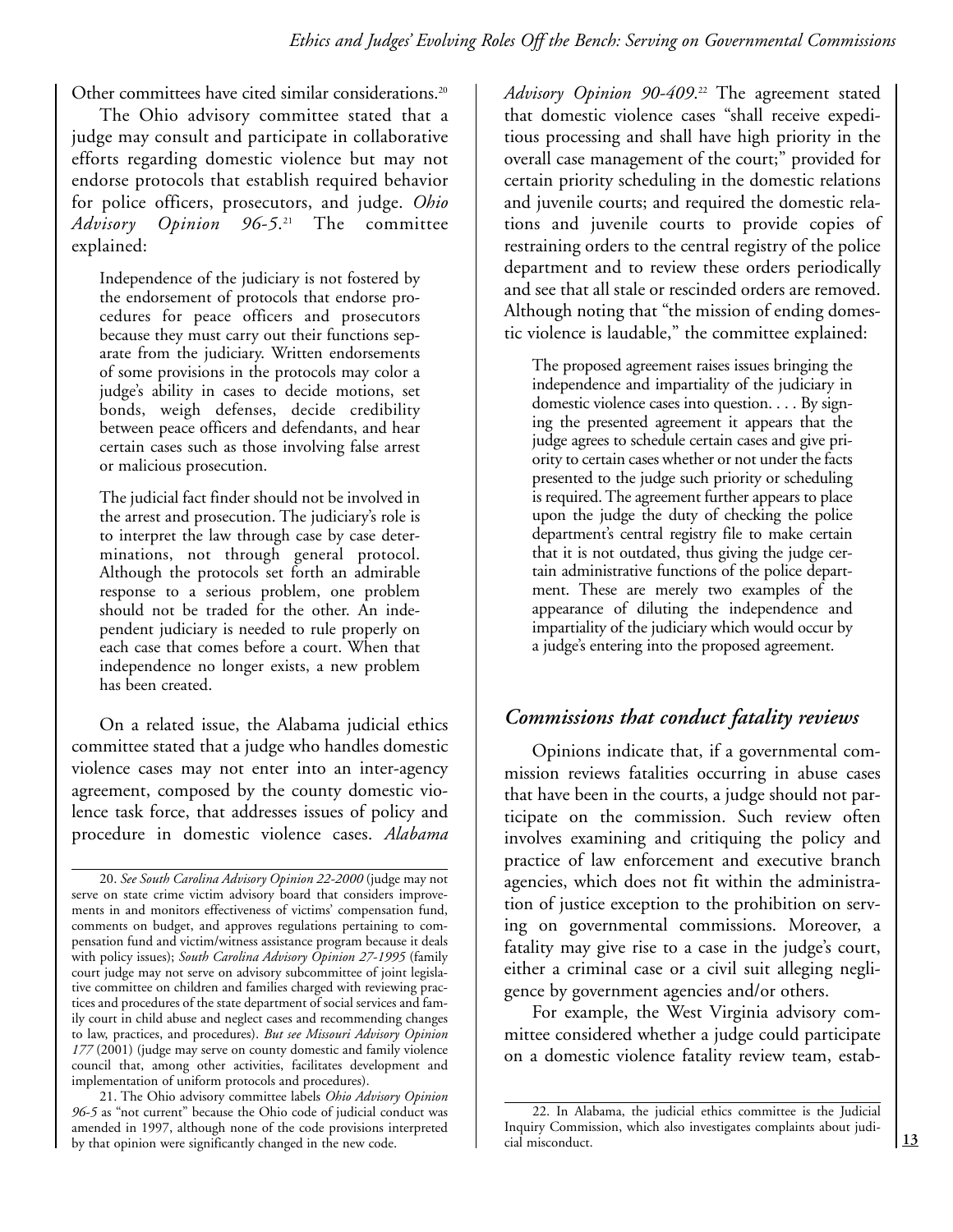lished by the executive branch, that would review homicide cases that had already been through the court system, focusing on how the deaths could have been avoided. *West Virginia Advisory Opinion* (February 16, 2001). The teams would "establish a baseline for measuring trends in domestic violence fatalities; identify and review deaths occurring in West Virginia related to domestic violence; [and] use the knowledge to inform policy makers and the public about the dynamics of domestic violence fatalities and the effectiveness of community prevention and intervention efforts." The teams included members of the department of public safety, the state medical examiner, advocates for individuals in domestic violence matters, prosecuting attorneys, and the executive director of the medical association. Concluding it would not be a good practice for the inquiring judge to join the team, the committee stated:

[T]he team would discuss only domestic violence fatalities which are likely to come before your court and other courts. While the cases which would be reviewed would have already worked their way through the court system, similar cases would no doubt be entering the court system subsequent to any discussions.

Similarly, the Alabama advisory committee stated that a judge should not serve on a state department of human resources panel that evaluates child fatality cases. *Alabama Advisory Opinion 97-635*. Noting the panel examines policies and procedures of state and local agencies, the committee concluded that the panel's activities concern issues of fact and policy that "do not primarily concern the improvement of the law, the legal system, or the administration of justice. Rather, the ultimate goal is 'efficiency in the discharge of child protection responsibilities.'"

Moreover, the Georgia judicial ethics committee stated that a magistrate should not participate in investigations that are the responsibility of the child abuse protocol committee.

[B]ecause participation by the Magistrate in child fatality investigations could conceivably cast doubt on his capacity to impartially decide issues which may well come before him . . . and because such participation could also result in frequent disqualifications and recusals . . . , the Commission is of the opinion that the Magistrate should not personally participate in child fatality investigations.

*Georgia Advisory Opinion 174* (1992) (chief magistrate may set out in writing role that county magistrate court will assume in county child abuse protocol and designate as magistrate's representative required by statute someone who is not a magistrate judge). *But see Nevada Advisory Opinion 00-5* (domestic violence commissioner may participate on team that will review and analyze hypothetical or actual cases involving domestic violence fatalities as long as the cases are not pending in, and reasonably may not come before, court in which commissioner presides and may review closed domestic violence fatality cases that were adjudicated in court in which commissioner serves).

#### *Commissions that review requests for clemency*

Opinions also indicate that a judge should not be a member of a commission that reviews requests for clemency. The Florida judicial ethics committee advised that the administrative judge of a domestic violence division may not serve on a panel that plays a role in determining whether domestic violence victims are granted some form of clemency for the offenses they commit—for example, murder or attempted murder of the abuser. *Florida Advisory Opinion 96-16*. The panel determines "whether applicants suffered from domestic abuse at the time of the offense for which they have been convicted" and "may consider whether incarcerated applicants should be granted a waiver of the rule which provides that incarcerated persons cannot apply for clemency." In addition, a report from the domestic violence clemency review panel may be included with the parole commission's recommendation to the clemency board. Although noting "[t]here is no disagreement that the review panel serves a laudable purpose," the committee concluded that the judge's service on the panel would call the judge's impartiality into question and would likely require the judge's disqualification in domestic violence cases. *See also Florida Advisory Opinion 94-32* (judge may not serve on advisory committee for battered women's clemency project).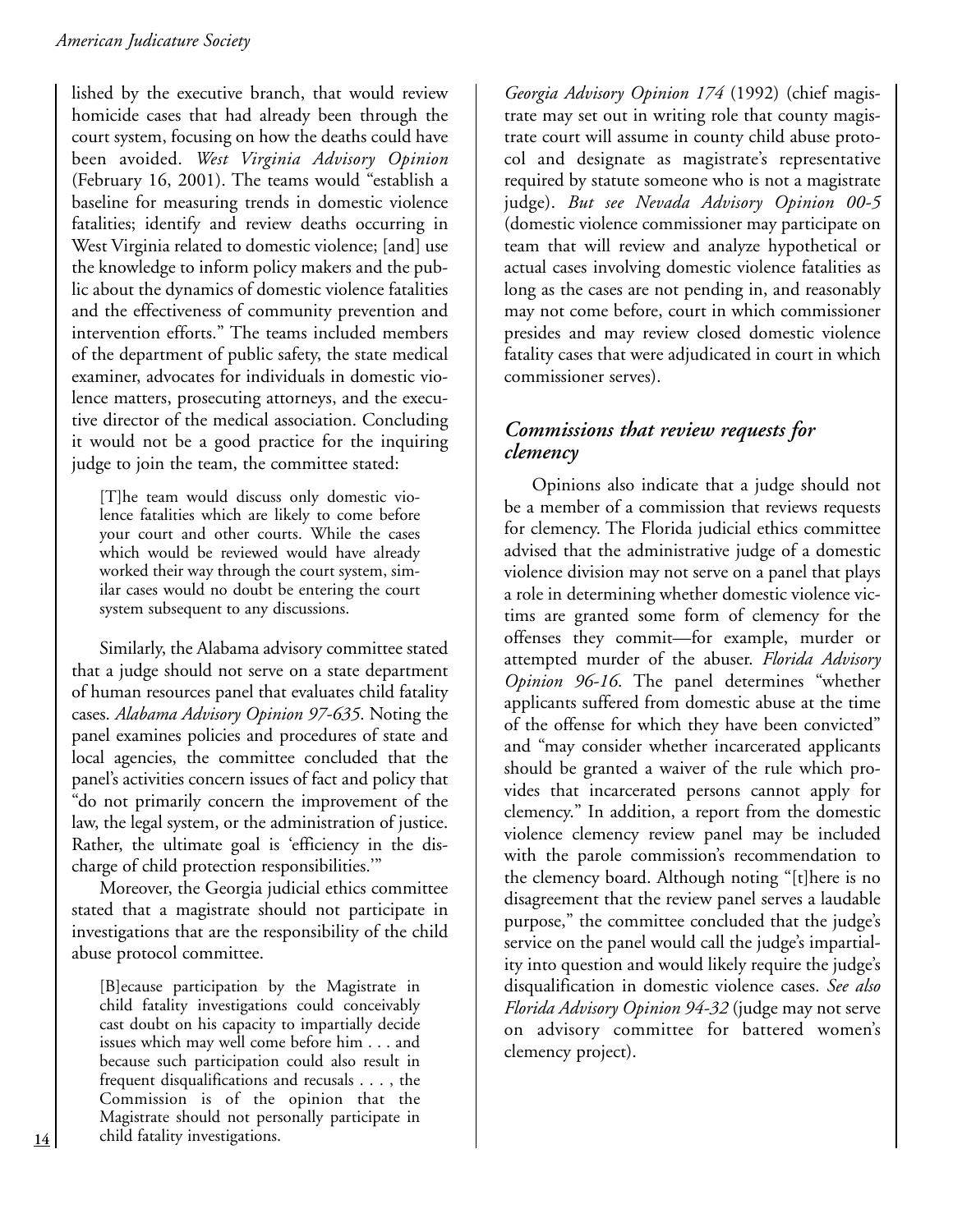#### *Commissions responsible for proposing legislation*

Several advisory opinions state that a judge may not serve as a member of a governmental commission that has the responsibility of preparing recommended changes to statutes or proposing legislation. The South Carolina judicial ethics committee, for example, disapproved service by a family court judge on a governmental commission that will develop legislation to addresses domestic violence "because legislation that originated from this committee would impact issues and parties that appear before the family court judge." *South Carolina Advisory Opinion 16-2000*. <sup>23</sup> Other judicial ethics committees have issued similar advice.<sup>24</sup>

However, the code expressly allows a judge to contribute to "the revision of substantive and procedural law" (commentary to Canon  $4C(1)$ ) and to "appear at a public hearing before, or otherwise consult with, an executive or legislative body or official except on matters concerning the law, the legal system or the administration of justice" (Canon  $4C(1)$ ). Therefore, opinions that automatically preclude any judicial involvement in recommendations regarding

24. *See California Advisory Opinion 46* (1997) (judge may not belong to organization of community leaders that introduces and endorses legislation making currently legal acts illegal and/or increasing penalties for existing criminal acts, is high profile, and sponsors many activities concerning treatment and prevention of drug addiction); *Delaware Advisory Opinion 1991-1* (judge may not serve on government committee that will recommend proposed legislation regarding revision of mental health code that may be controversial); *Utah Informal Advisory Opinion 88-2* (judge may not participate on county child abuse coordinating committee that has taken public position on legislation); *Washington Advisory Opinion 88-9* (judge may not serve on board of directors of not-for-profit corporation that, among other activities, promotes and supports legislation, including contacting local legislators).

Some committees have issued apparently inconsistent opinions on this issue. *Compare Florida Advisory Opinion 98-13* (judge may submit and discuss with legislature proposed legislation that would increase maximum periods of incarceration and probation for those convicted in domestic violence cases) *with Florida Advisory Opinion 91-14* (judge should withdraw from membership in not-for-profit organization that actively seeks child protective legislation) *and Florida Advisory Opinion 98-8* (judge may not belong to victim's rights council that, among other activities, supports legislation). *Compare Missouri Advisory Opinion 177* (2001) (judge may serve on county domestic and family violence council that, among other activities, examines and makes recommendations relative to domestic violence legislation) *with Missouri Advisory Opinion 159* (1991) (judge may serve as advisory director for not-for-profit corporation that educates school children about effects of drugs and alcohol if organization does not lobby for legislation).

legislation apparently are applying a rule that is broader than that required by the code. A more specific analysis is required.

The federal advisory committee has construed the code's reference to "revision of substantive law" to allow a judge to participate in "activities directed toward substantive legal issues, where the purpose is to benefit the law and legal system itself rather than to benefit any particular cause or group . . . ." *U.S. Advisory Opinion 93* (1998). Similarly, the Indiana advisory committee identified "a committee assigned to consider changes in existing law" as a committee with a direct and concern with the legal system for which judicial participation is appropriate. *Indiana Advisory Opinion 2-01*.

Under this interpretation, a judge could probably not be involved in drafting, recommending, or supporting legislation making currently legal acts illegal and/or increasing penalties for existing criminal acts. However, if a judge has found while adjudicating cases that there is inconsistency between statutes or sections of statutes or that certain statutes need to be clarified or up-dated, or that statutory terms need to be defined, a judge could probably belong to a commission that will propose or support legislation to remedy those deficiencies.

#### *Commissions that advocate increased commitment of resources*

Few advisory opinions directly address whether a judge may engage in efforts to increase the resources and services available for individuals involved in court proceedings—such as victims, perpetrators, children, juveniles, and families.<sup>25</sup> Canon

<sup>23.</sup> *See also South Carolina Advisory Opinion 32-1995* (judge may not serve on task force to prepare recommended changes to statute regarding alcohol); *South Carolina Advisory Opinion 30-1994 (amended)* (judge may not participate on committee that develops legislation, policies, and programs to reduce family and domestic violence).

<sup>25.</sup> Those opinions that do address the issue suggest that a judge may engage in such activities. *See Arkansas Advisory Opinion 96-1* (judge may serve on policy and planning board required by the department of human services that will determine the services needed for delinquents, families in need of services, and at risk juveniles, will determine what organizations will provide services, and will establish amount of money to be awarded); *Florida Advisory Opinion 99-21* (judge may participate in group consisting of judges, government officials, state attorneys, public defenders, law enforcement agencies, etc., organized to lobby legislature to increase funding for mental health and substance abuse treatment); *Florida Advisory Opinion 97-20* (judge may serve on children's services council that governs independent special district to provide funding for children's services where legislation authorizing council provides that juvenile judge be voting member but abstain from votes about setting of taxes); *Florida Advisory Opinion 91-22* (judge may speak in favor of establishing children's services council in judge's county as authorized by state law).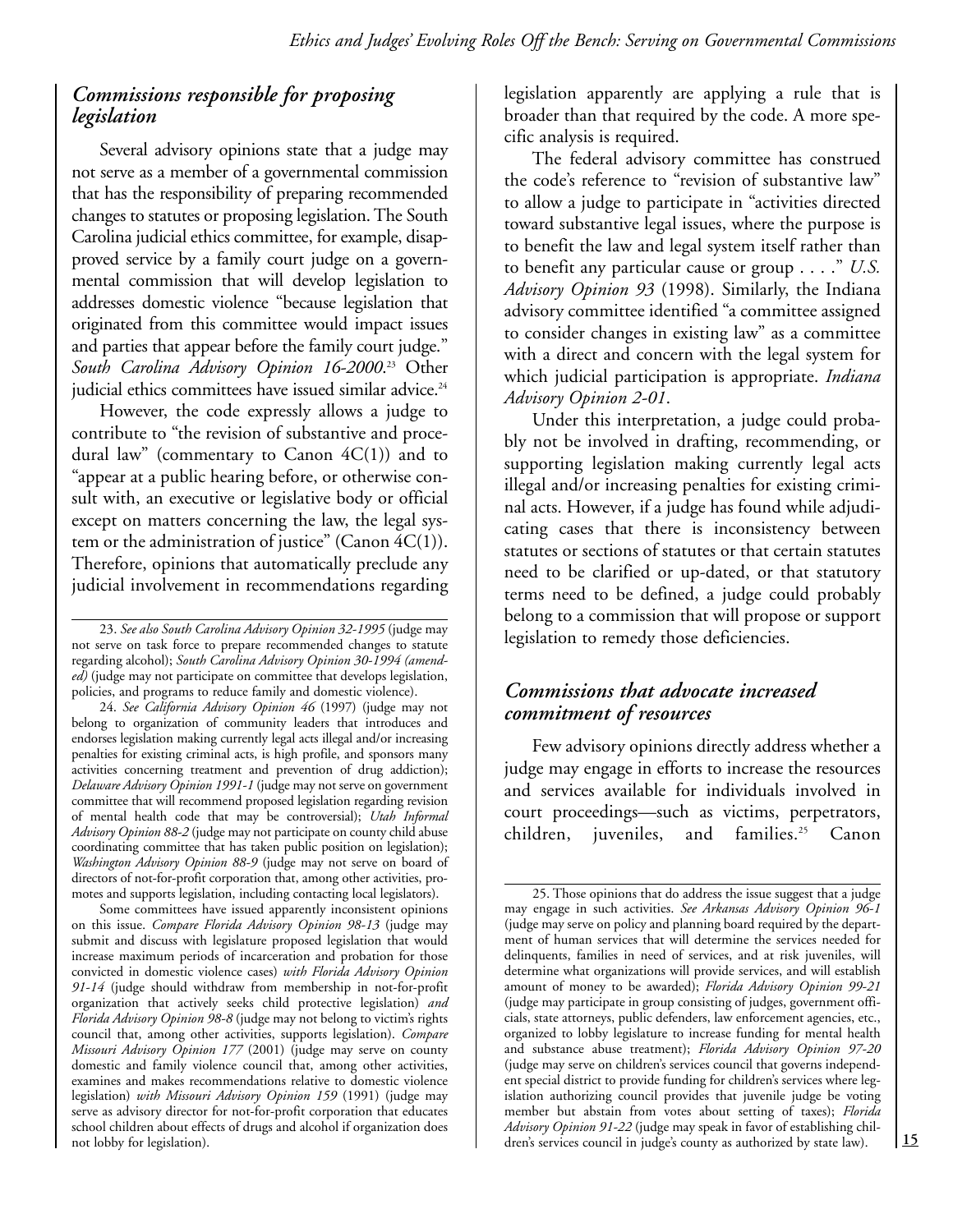$4C(3)(b)(ii)$  allows a judge on behalf of a governmental agency (or not-for-profit organization) devoted to the improvement of the law, the legal system, or the administration of justice to "make recommendations to public and private fund-granting organizations on projects and programs concerning the law, the legal system or the administration of justice." If the focus of the judge's involvement is to increase the options available to the courts for sentencing in criminal cases, ordering treatment in cases involving substance abuse or mental illness, providing for services for children and juveniles caught in the system, or similar dispositions, the judge's efforts would appear to have a direct nexus to the court's business and to serving the interests of those involved in the legal system that makes the activity one related to "the improvement of the law, the legal system or the administration of justice." Moreover, arguing in favor of increasing options available for adjudication of cases and sufficient funding for those options does not indicate any partiality or bias on the part of the judge.

However, as in all extra-judicial activities, a judge would have to exercise care to limit advocacy related to increasing resources to the narrowest focus consistent with the judicial role. Although arguing in general that increased options and adequate funding of services may be unobjectionable, a judge should not promote any particular option or endorse programs designed to prevent certain types of court cases from arising, as distinct from handling those cases once they arise. Moreover, such advocacy may involve the judge in issues outside the judge's expertise and in contentious debates within the serviceprovider community and even in political debates within and among executive agencies and between the legislative and the executive branches. Finally, the judge's promotion of a specific treatment or sentencing option would be a use of the prestige of office to promote the private interests of those providing that option, which violates Canon 2B of the code of judicial conduct.

### **OFFERING EXPERTISE**

Even if a judge may not be a member of a governmental commission, a judge may offer "expertise and knowledge" to assist the commission. *Georgia Advisory Opinion 201* (1995) (revised). For example, although disapproving judicial service on a commission with "a prosecutorial tilt," the Arizona committee stated nothing prohibits "a judge from providing information about the judicial system to such a body or from speaking on subjects relating to the improvement of justice in a forum that the commission might provide." *Arizona Advisory Opinion 97-6*. Similarly, the Utah committee stated that, while a judge may not serve as a member of a domestic violence coalition, a judge could offer to participate in any discussions concerning the administration of domestic violence justice if the group reflects the various representatives in the domestic violence process. *Utah Informal Advisory Opinion 98-6*. The South Carolina committee suggested that the entire judiciary could comment on and critique the proposals of a crime victims' compensation task force even though a judge could not serve on the task force. *South Carolina Advisory Opinion 3- 1988*. *See also Virginia Advisory Opinion 00-6* (noting that a "judge's insight" on a crime commission would be "very valuable" but that there are ways other than judicial membership "for the Commission to obtain the views of the judiciary on those matters upon which judges may properly comment").

Thus, a judge may attend a commission meeting (*Florida Advisory Opinion 2001-14*; *South Carolina Advisory Opinion 27-1995*), meet with a commission on court-related matters (*Washington Advisory Opinion 96-2*), or appear at a public hearing (*Washington Advisory Opinion 95-4*) to provide information on matters concerning the law or the administration of justice (*Alaska Advisory Opinion 2000-1*; *Washington Advisory Opinion 95-4*), to accurately relate the role of judges in the court system (*Georgia Advisory Opinion 201* (1995) (revised)), or to answer questions concerning current practices in the court system or court procedures (*Florida Advisory Opinion 2001-14*; *South Carolina Advisory Opinion 27-1995*). However, a **16** judge must not comment, or listen to comments,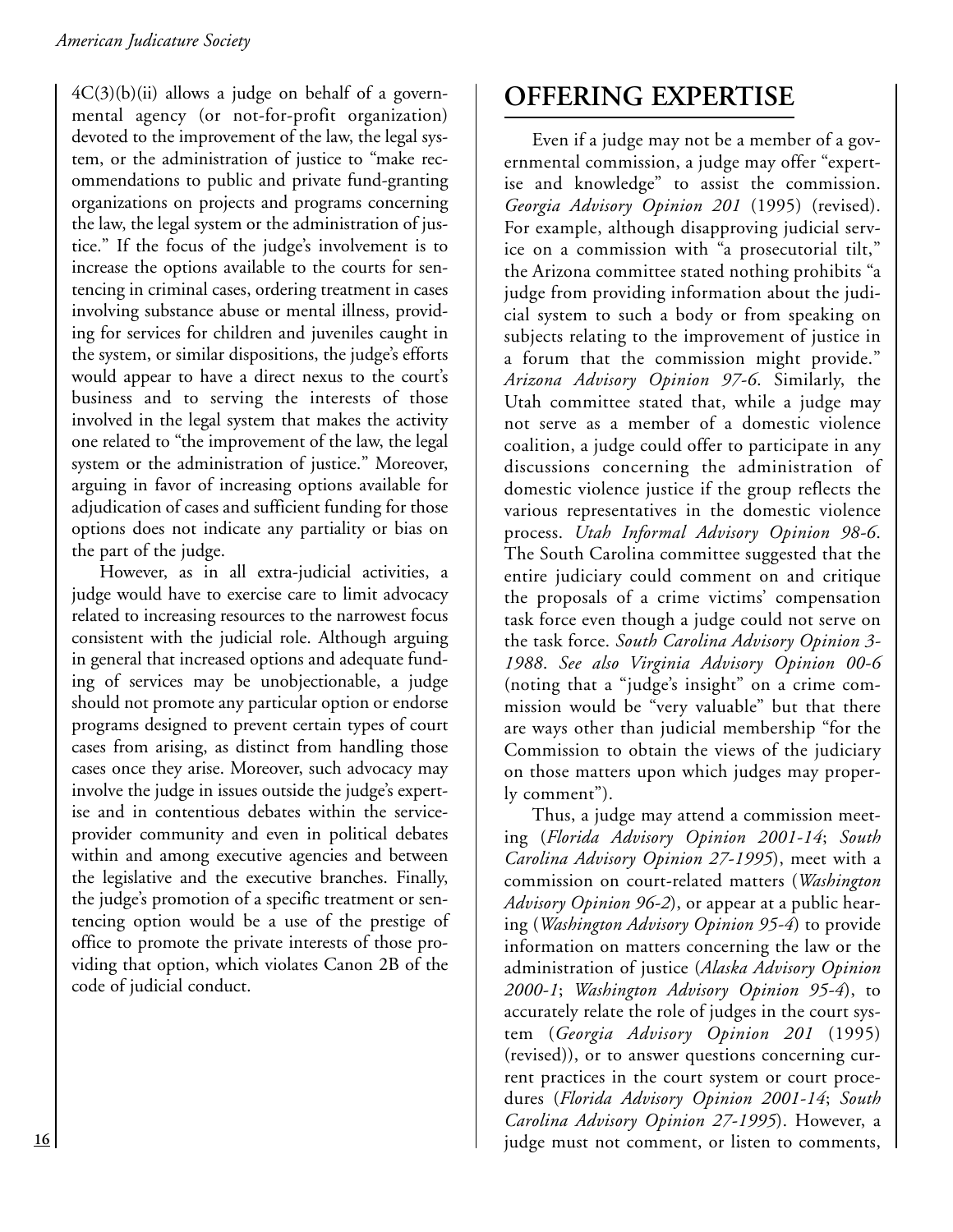about a pending or impending proceeding. *Florida Advisory Opinion 2001-14*.

### <sup>26</sup> **OTHER CONSIDERATIONS**

#### *Statutory mandate*

Sometimes a statute that establishes a governmental commission will specify that a judge should be one of the members. Legislation, however, does not override the specific rules and general principles in the code of judicial conduct to render legitimate service that is otherwise impermissible under those standards.

The Washington judicial ethics committee advised that a judge may not serve on the community public health and safety network established by a statute that specifically refers to a judge serving as a member because the network was concerned with issues of fact or policy on matters other than the improvement of the law, the legal system, or the administration of justice. *Washington Advisory Opinion 95-4*. The committee explained:

Although the legislation makes specific reference to judicial officers serving on the network, the Code of Judicial Conduct is the primary authority for setting forth the conduct by which members of the judiciary are bound. The legislature cannot preempt the Code of Judicial Conduct via legislation.

Similarly, the Alaska advisory committee stated that the "mere fact that federal legislation requires state judge membership on a task force as a prerequisite for funding, does not preclude an independent ethics analysis . . . as to the propriety of state judges sitting in that capacity." *Alaska Advisory Opinion 2001-01*.

The Nebraska Supreme Court has held that a statute that required judicial membership on an executive branch commission on law enforcement and criminal justice violated the state constitution separation of powers principles. *State of Nebraska ex rel. Sternberg, v. Murphy*, 527 N.W.2d 185 (Nebraska 1995). The court explained:

The clause prohibits one department of government from encroaching on the duties and prerogatives of the others or from improperly delegating its own duties and prerogatives. The clause also prohibits one who exercises the powers of one department of government from being a member of the other departments. The clause thereby provides a check against the concentra- **<sup>17</sup>**

<sup>26.</sup> *See also Georgia Advisory Opinion 201* (1995) (judge may teach, speak, and present information to educate the public about purposes and efforts of task force); *Georgia Advisory Opinion 194* (1994) (chief judge may convene organizational meeting to establish task force on family violence in judge's circuit as long as judge's participation does not include rendering advice or sharing opinions on family violence but is limited to assisting in establishing task forces and encouraging community leaders to participate in organizational meeting).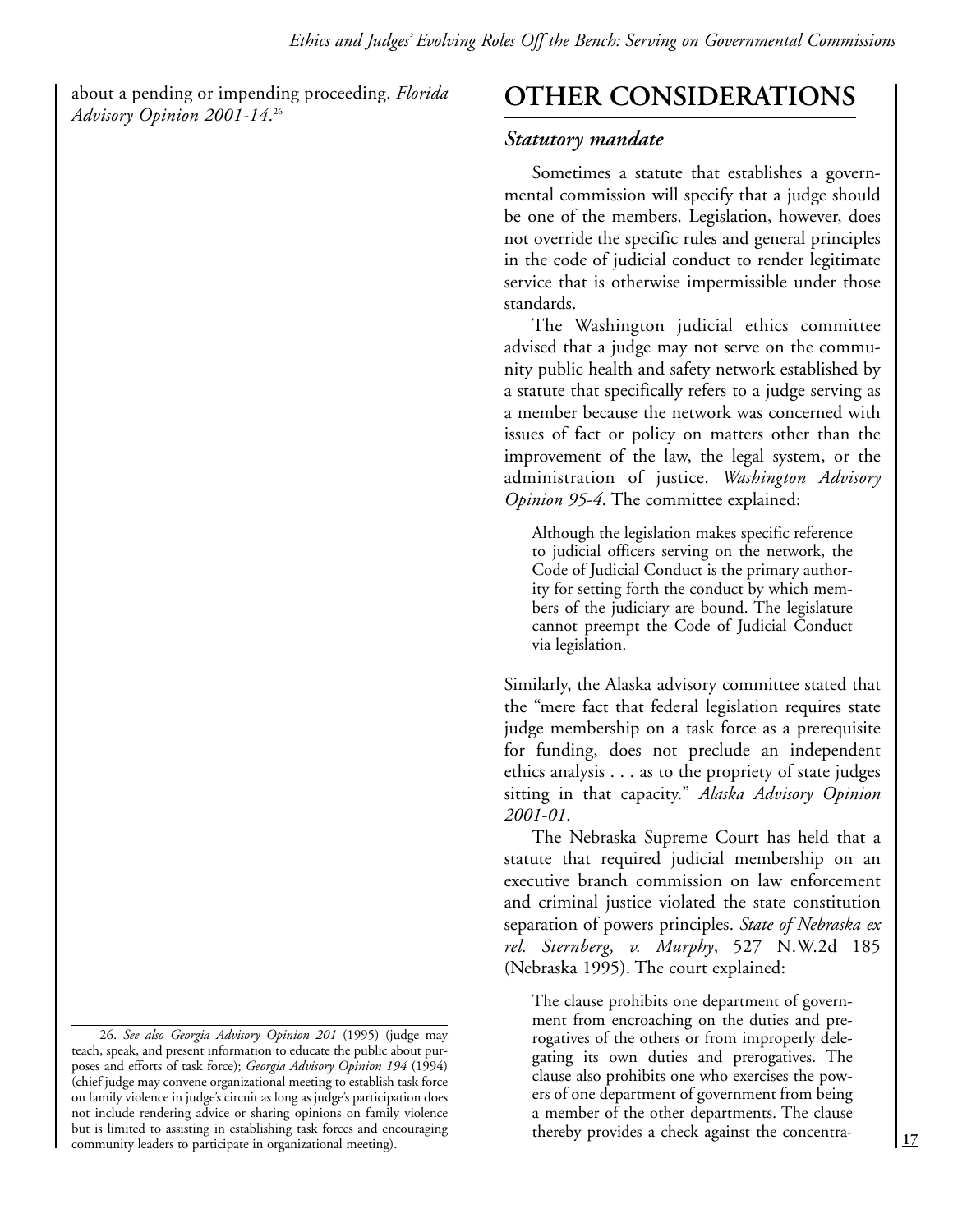tion of power and guards against conflicts of interest which arise when one serves two masters (citations omitted).

Other states, however, have been more deferential to legislative mandates. For example, the Alabama judicial ethics committee advised that a circuit or district judge may sit on the board of a county work release commission where the law providing for the commission specifically provides that its membership shall include the presiding circuit judge and a county district court judge. *Alabama Advisory Opinion 97-681*. The committee explained:

[T]he Canons of Judicial Ethics do not prohibit a judge from sitting in a position which, by law, is ex officio to the judicial office he holds. Judges who hold such positions should take care that their work with the board does not involve individual supervision of participants or employees so that the judicial responsibilities remain separate from their administrative responsibilities with the program.

Here, the legislature has made the public policy decision that the presiding circuit judge and a district court judge . . . are necessary members of the board of directors of the county work release program, presumably due to the unique knowledge gained from serving in these judicial offices. Likewise, the legislature has implicitly determined that the program relates to the administration of justice. Given these legislative directives, service on the board of directors for the work release program is not prohibited by the Canons.

Similarly, the Florida judicial ethics committee stated that a judge may serve on a children's services council where legislation provides that a juvenile judge be a voting member (although the legislation required judge-members to abstain from votes about the setting of taxes). *Florida Advisory Opinion 97-20*. The committee relied on the statement in the preamble to the code of judicial conduct that "[t]he Canons and Sections are rules of reason. They should be applied consistent with constitutional requirements, statutes, other court rules and decisional law and in the context of all relevant circumstances."

Several codes of conduct specifically allow legislation to determine the propriety of judicial service. Canon 4C(2) of the Kentucky code of judicial con-determine if it is proper for the judge to continue **<sup>18</sup>**

duct provides: "A judge may accept appointment to a governmental committee or commission where a judicial appointment is authorized or required by law." The commentary to the code of conduct for federal judges states:

The dangers attendant upon acceptance of extrajudicial governmental assignments are ordinarily less serious when the appointment of a judge is required by legislation. Such assignments ordinarily do not involve excessive commitments of time, and they typically do not pose a serious threat to the independence of the judiciary.

A code of conduct ought not to compel judges to refuse, without regard to the circumstances, tasks Congress has seen fit to authorize as appropriate in the public interest. Although legislatively prescribed extra-judicial assignments should be discouraged, where Congress requires the appointment of a judge to perform extra-judicial duties, the judge may accept the appointment provided that the judge's services would not interfere with the performance of the judge's judicial responsibilities or tend to undermine public confidence in the judiciary.

Automatic deference to the legislature is not consistent with the principles of judicial independence that underlie the code. Although a legislature would not intentionally attempt to compromise judicial independence by requiring judicial participation in a government commission, the legislature may have mandated judicial participation without due consideration or understanding of the possible ramifications for judicial impartiality and independence. Permission under the code of judicial conduct for judges to participate should not be automatically granted based on presumptions or inferences about legislative intent and findings. An independent analysis based on judicial ethics standards should be conducted before participation is permitted.

#### *Re-examining judicial participation*

Commentary to Canon 4C cautions that "[t]he changing nature of some organizations and of their relationship to the law makes it necessary for a judge regularly to reexamine the activities of each organization with which the judge is affiliated to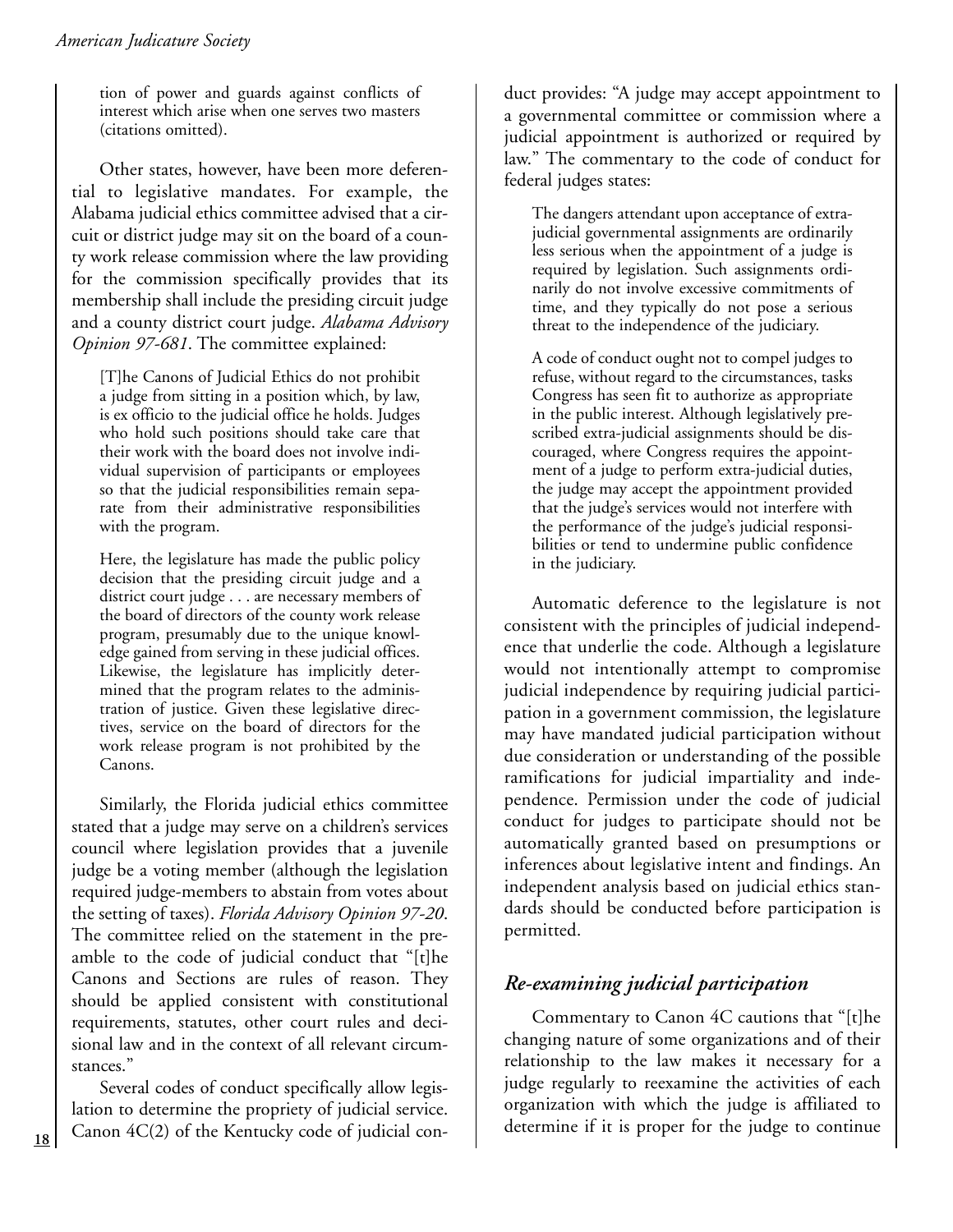the affiliation." Although this commentary specifically addresses participation in not-for-profit organizations, the principle it establishes applies as well to government commissions. Judicial ethics committees that have permitted judicial participation in governmental commissions have reiterated that advice and recommended that judges, even after serving for a time, re-consider whether a commission has changed to an extent that renders judicial participation no longer appropriate.

For example, the Utah committee stated that a judge should not continue to serve as a member of a child abuse commission that, acting beyond its initial purpose, had taken a public position against proposed legislation to establish criminal penalties for false reporting of child abuse. *Utah Informal Advisory Opinion 88-2*. The committee noted that the judge's original participation had been appropriate because the commission's statutory purpose was the better management of child abuse cases and improved communication among agencies. However, the committee concluded that the activities of the commission had changed since its establishment to go beyond the improvement of the law, the legal system, or the administration of justice.

Similarly, the Florida judicial ethics committee advised that a judge may not continue to serve on a domestic violence council that appeared to have become an advocacy group. *Florida Advisory Opinion 2001-14*. The committee noted that "when it was created, the mission of the Council was declared to be to 'work toward the prevention of family violence, to promote victim safety, and to reduce the impact of family violence on individuals, communities and society, through cultural competence, education, support, advocacy and referral.'" As long as the council was acting simply as "a clearinghouse for the exchange of information and coordination of efforts among the various organizations, agencies, and individuals working in the field of domestic violence," the committee stated, the judge's participation was appropriate. However, the Florida committee observed that recently the council had initiated a court watch program that monitored domestic violence cases and collected information and statistics on the manner in which they were handled. The committee also noted recent complaints by the council's chair to the chief judge about a particular judge's rulings in domestic violence injunction cases and a request for a meeting to discuss that judge's "philosophical variance with the thinking of the domestic violence community."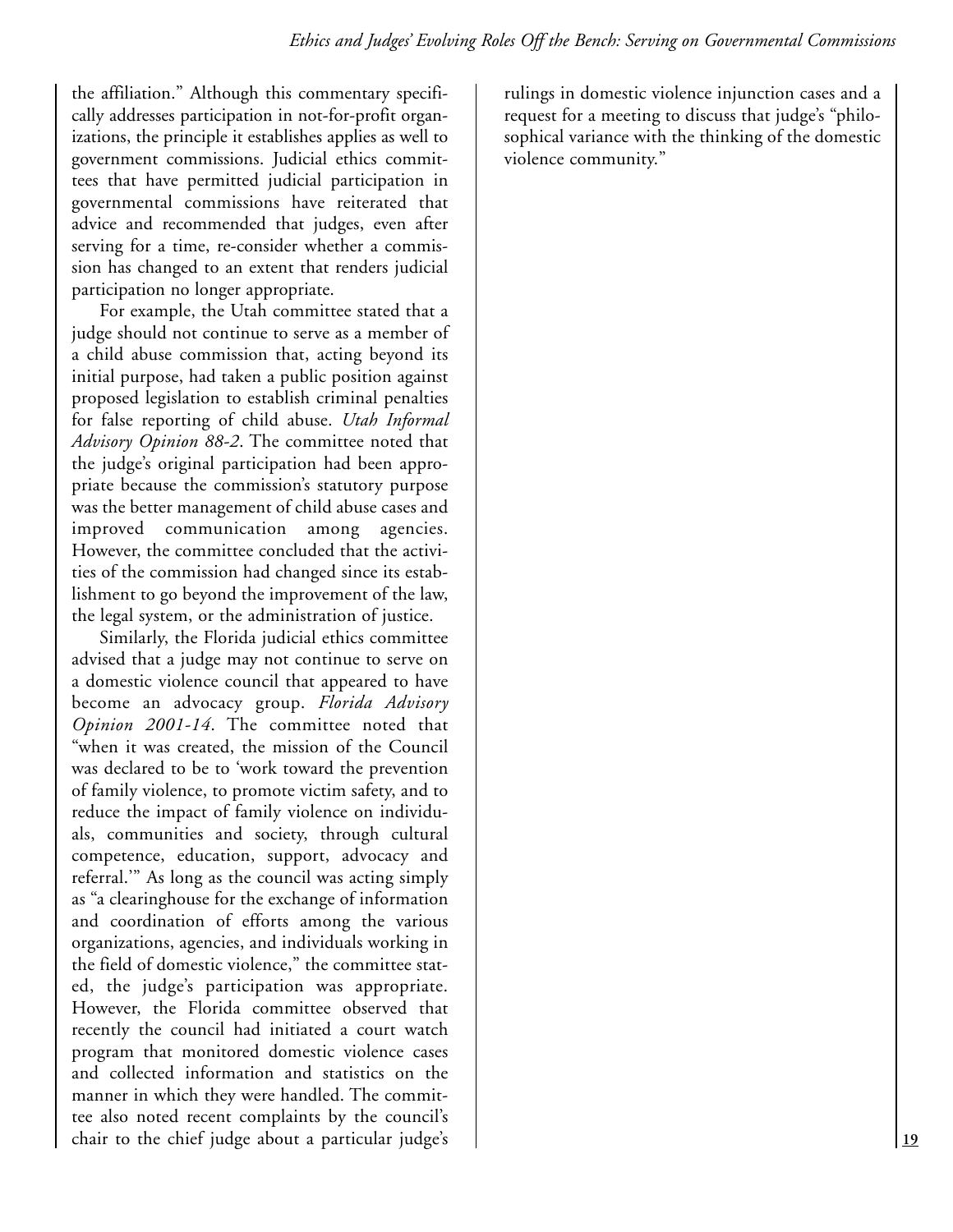### **CONCLUSION**

When the interests of the courts and society in judges' contributing to solving problems that have repercussions in the courtroom are balanced against the vital importance of judicial impartiality and independence, neither absolutely precluding nor unconditionally permitting judicial participation on issuerelated governmental commissions appears necessary or wise. The propriety of judicial participation will depend on a wide variety of factors including the composition and responsibility of the particular commission.

Judges should take affirmative steps to learn sufficient information to throughly analyze whether participation would violate the code of judicial conduct. Advisory committees also must carefully examine the issue, without relying on assumptions or overlooking factors, and ask all necessary questions about the scope of the commission's mission, the make-up of the commission's membership, the extent of the judge's participation, and the effect on the judge's impartiality. If permission is initially given for a judge to participate on a commission, the judge needs to educate other participants about ethical limitations on the judge's participation and then frequently re-evaluate the propriety of continued participation as composition and mission may change. Even if a judge may not be a member of a commission, however, a judge may offer expertise and information to educate and assist the commission.

The following factors, culled from the advisory opinions discussed above, will guide judges, advisory committees, and courts in determining in specific situations whether judicial participation on a specific commission is acceptable under the ethical standards established in the code of judicial conduct.

Membership of a judge on a governmental commission is *more likely to be appropriate* if the commission:

- Is directly and primarily connected to how the courts function to deliver unbiased, effective justice
- Takes policy positions clearly central to the legal system and relating to matters arising in and directly affecting the judicial branch
- Serves the interests of those who use the legal system
- Relates to matters a judge, by virtue of judicial experience, is uniquely qualified to address
- Has a diverse membership that represents more than one point of view
- Recommends legislation that benefits the law and legal system itself rather than any particular cause or group
- Has a structure that will enable the judge to limit involvement to only those matters dealing with improvement of the law, the legal system, or the administration of justice

Membership of a judge on a governmental commission is *less likely to be appropriate* if the commission:

- Merely utilizes the law or the legal system as a means to achieve a social, political, or civic objective
- Is comprised of members who reflect one point of view
- Is comprised of members who will appear as witnesses before the judge
- Advocates the rights of specific participants in the justice system in specific cases
- Reviews judicial decisions in a court watch program
- Provides services, guidance, or support for victims, law enforcement, the prosecution, or defense in connection with court cases
- Adopts protocols that bind judges to exercise their judicial responsibilities in a certain way
- Establishes protocols that direct the conduct of non-judicial officials such as police and prosecutors
- Reviews fatalities or requests for clemency
- Recommends legislation making currently legal acts illegal and/or increasing penalties for existing criminal acts

**20**